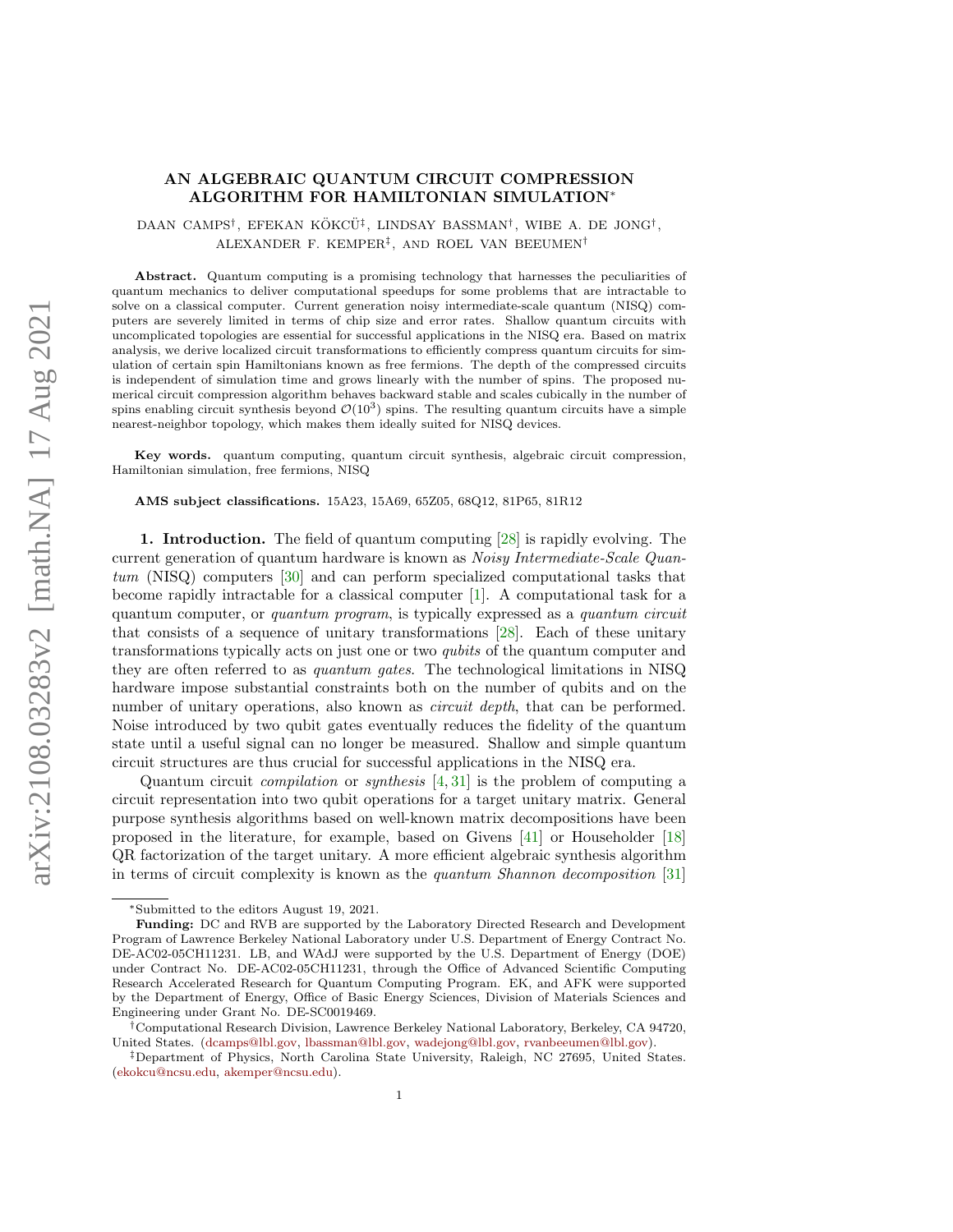and is based on a hierarchical cosine-sine decomposition (CSD) [\[32,](#page-23-4)[33\]](#page-23-5) of the unitary matrix. While these methods work for every unitary matrix, they have two major disadvantages. Firstly, they require an exorbitant amount of classical resources. The dimension of the unitary matrix for N qubits to be decomposed is  $2^N \times 2^N$ . Storing this matrix on a classical computer rapidly becomes intractable, let alone computing a decomposition of cubic complexity in the matrix dimension such as a QR factorization or CSD. Secondly, the circuits that are derived from these synthesis algorithms contain, in general, exponentially many gates in terms of the number of qubits. For many applications of practical interest, more efficient circuits can be obtained with optimization methods  $[42]$  or by exploiting certain structures in the unitary [\[11\]](#page-22-2). This approach still suffers from the first issue as the full unitary has to be formed.

In this paper we propose an application-specific circuit compression and synthesis algorithm that overcomes both challenges. We never form the  $2^N \times 2^N$  unitary and the compression algorithm has a cubic complexity in  $N$  which is an exponential improvement compared to a cubic dependence on  $2^N$  [\[18,](#page-23-3)[31,](#page-23-2)[41\]](#page-24-0). Furthermore, the compressed circuits have a simple nearest-neighbor topology, a circuit depth of  $\mathcal{O}(N)$ , and  $\mathcal{O}(N^2)$ quantum gates. This makes them ideally suited for the NISQ era and in particular for hardware based on superconducting qubits. The application that our synthesis algorithm is designed for is known as *Hamiltonian simulation* [\[24\]](#page-23-6) which involves the evolution of a quantum state of the system under the time-dependent Schrödinger equation. This problem is ubiquitous in quantum chemistry  $[6, 8]$  $[6, 8]$  $[6, 8]$  and physics, for example in adiabatic ground state preparation  $[5]$ . We show that quantum circuits for the time evolution of certain spin models, known in physics as free fermionizable or integrable models, are efficiently compressible. Our analysis leads to an algebraic circuit compression algorithm that behaves as a backward stable algorithm in practice. MATLAB and C++ implementations of our algorithms are publicly available as part of the fast free fermion compiler (F3C) [\[12,](#page-22-6) [37\]](#page-23-7) at [https://github.com/QuantumComputingLab.](https://github.com/QuantumComputingLab) F3C is build based on the QCLAB toolbox [\[13,](#page-23-8)[38\]](#page-23-9) for creating and representing quantum circuits.

A related algorithm based on a Givens QR factorization of an  $N \times N$  matrix formed by the quadratic Hamiltonian was proposed in [\[21\]](#page-23-10) to generate Slater determinants. This method was further developed to prepare a Hartree-Fock wave function [\[2\]](#page-22-7) and generic fermionic Gaussian states [\[19\]](#page-23-11). It assumes that the full circuit maps to a free fermionic system, while our localized operations can still be used for circuits that are partially comprised of specific quantum gates.

This paper is accompanied by a dual paper targeted at the physics community [\[22\]](#page-23-12) that analyzes the properties of the Hamiltonians from studying the Hamiltonian algebra. While this paper focuses on the matrix structures and the efficient and accurate numerical computation of the compression, [\[22\]](#page-23-12) focuses on the implications for the physics community and showcases the results of an adiabatic state preparation experiment performed on quantum hardware that is only feasible due to the compressed quantum circuits.

The remainder of our paper is organized as follows. [Section 2](#page-2-0) provides a more detailed introduction to the problem of Hamiltonian simulation, reviews the concept of operator splitting methods to solve this problem, introduces the specific spin Hamiltonians for which our compression algorithm works, and relates the current paper to earlier work. [Section 3](#page-4-0) provides an overview of useful elementary results on Pauli rotation matrices and parameterizations of  $SU(2)$  that we will use for the remainder of the analysis. [Section 4](#page-8-0) shows that compressing quantum circuits for the simulation of classical Ising models to depth  $\mathcal{O}(1)$  immediately follows from [Section 3.](#page-4-0) We pres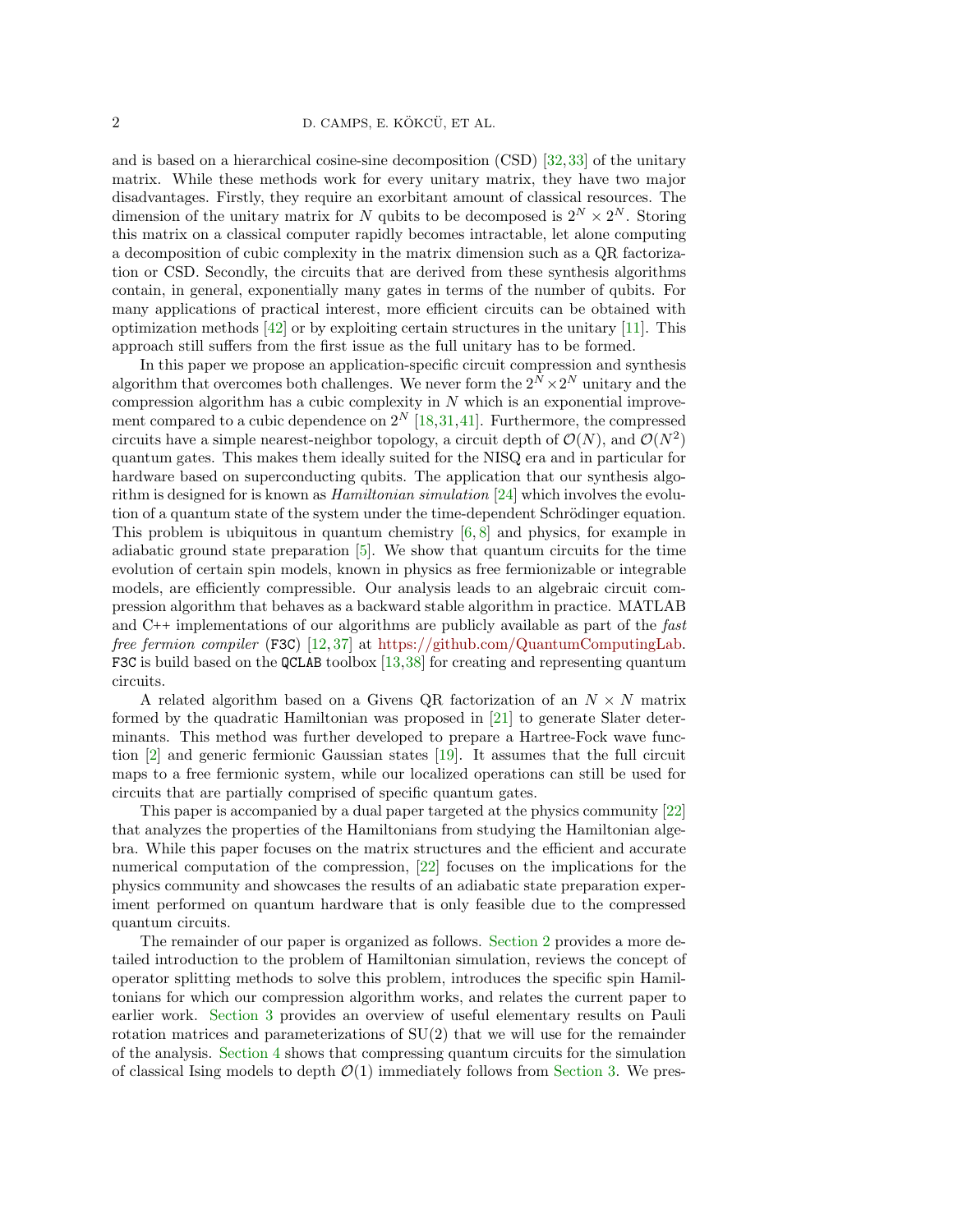ent our circuit compression algorithms for simulation circuits that are comprised of gates that allow for a fusion and turnover operation in [Section 5.](#page-10-0) [Section 6](#page-13-0) demonstrates based on the results from [Section 3](#page-4-0) that Kitaev chains and XY Hamiltonians satisfy these criteria and can be efficiently compressed. [Section 7](#page-15-0) shows the same for transverse-field XY Hamiltonians and the special case of transverse-field Ising models. Details of the implementation and considerations on numerical stability are provided in [Section 8.](#page-16-0) [Section 9](#page-20-0) provides numerical examples that demonstrate the speed and accuracy of our method. We conclude in [Section 10.](#page-21-0)

<span id="page-2-0"></span>2. Problem statement and preliminary results. In this section we review the problem statement and preliminary results about Hamiltonian simulation on quantum computers.

**2.1. Hamiltonian simulation.** Simulating a quantum system of  $N$  spins or  $qubits$  involves the evolution of the quantum state of the system under the Schrödinger equation,

$$
\frac{\partial}{\partial t}\psi(t)=-\mathrm{i} H(t)\psi(t),
$$

and is fully determined by  $H(t) \in \mathbb{C}^{2^N \times 2^N}$ , the time-dependent Hamiltonian of the system, and the initial state of the system,  $\psi(t_0) \in \mathbb{C}^{2^N}$ . The Hamiltonian is a timedependent Hermitian operator of exponential dimension in the system size and the quantum state  $\psi(t)$  is a vector of unit norm.

Simulating from initial time  $t_0$  to final time  $t_1$  is achieved by the time-evolution operator

<span id="page-2-1"></span>(2.1) 
$$
U(t_1, t_0) = \mathcal{T} \exp\left(-i \int_{t_0}^{t_1} H(t) dt\right),
$$

where  $\mathcal T$  exp is the *time-ordered matrix exponential*. The final state at time  $t_1$  becomes  $\psi(t_1) = U(t_1, t_0)\psi(t_0)$ . For a time-independent Hamiltonian the closed-form solution is  $U(t_1, t_0) = \exp(-i(t_1 - t_0)H)$ . Time evolution is a hard problem to solve on a classical computer due to the exponential dimensionality of the state space and the time-dependence of the Hamiltonian. In *digital quantum simulation*,  $(2.1)$  is evaluated on a quantum computer which naturally operates in a state space of exponential dimension. Multiple quantum algorithms have been proposed with (near) optimal asymptotic scaling  $[9, 10, 15, 16, 20, 25, 26]$  $[9, 10, 15, 16, 20, 25, 26]$  $[9, 10, 15, 16, 20, 25, 26]$  $[9, 10, 15, 16, 20, 25, 26]$  $[9, 10, 15, 16, 20, 25, 26]$  $[9, 10, 15, 16, 20, 25, 26]$  $[9, 10, 15, 16, 20, 25, 26]$  $[9, 10, 15, 16, 20, 25, 26]$  $[9, 10, 15, 16, 20, 25, 26]$  $[9, 10, 15, 16, 20, 25, 26]$  $[9, 10, 15, 16, 20, 25, 26]$  $[9, 10, 15, 16, 20, 25, 26]$  $[9, 10, 15, 16, 20, 25, 26]$ . All of these algorithms rely on more complicated circuit structures that are not well-suited for the constraints imposed by NISQ computers where the circuit depth is limited. Quantum circuits derived from operator splitting  $[27,35]$  $[27,35]$  methods, also known as *Trotter product formulas*  $[14,17,34,36]$  $[14,17,34,36]$  $[14,17,34,36]$  $[14,17,34,36]$  in the physics community, often lead to simple circuit structures but with a circuit depth that usually depends linearly on simulation time.

2.2. Operator splitting methods. We rely on two approximations in order to implement [\(2.1\)](#page-2-1) on a quantum computer using an operator splitting method. First, we discretize in time by approximating  $H(t)$  by a piecewise constant function with  $n_t$ time-steps of length  $\Delta t$  that discretize the interval  $[t_0, t_1)$  [\[29\]](#page-23-24):

$$
H(t) \approx H(t_{\tau}) =: H_{\tau}, \qquad 0 < \tau \le n_t, \qquad t_{\tau} = t_0 + \tau \Delta t, \qquad t \in [t_{\tau-1}, t_{\tau}).
$$

Second, we approximate the matrix exponential of  $H_{\tau}$  by products of matrix exponentials that are easier to implement on a quantum computer. The simplest case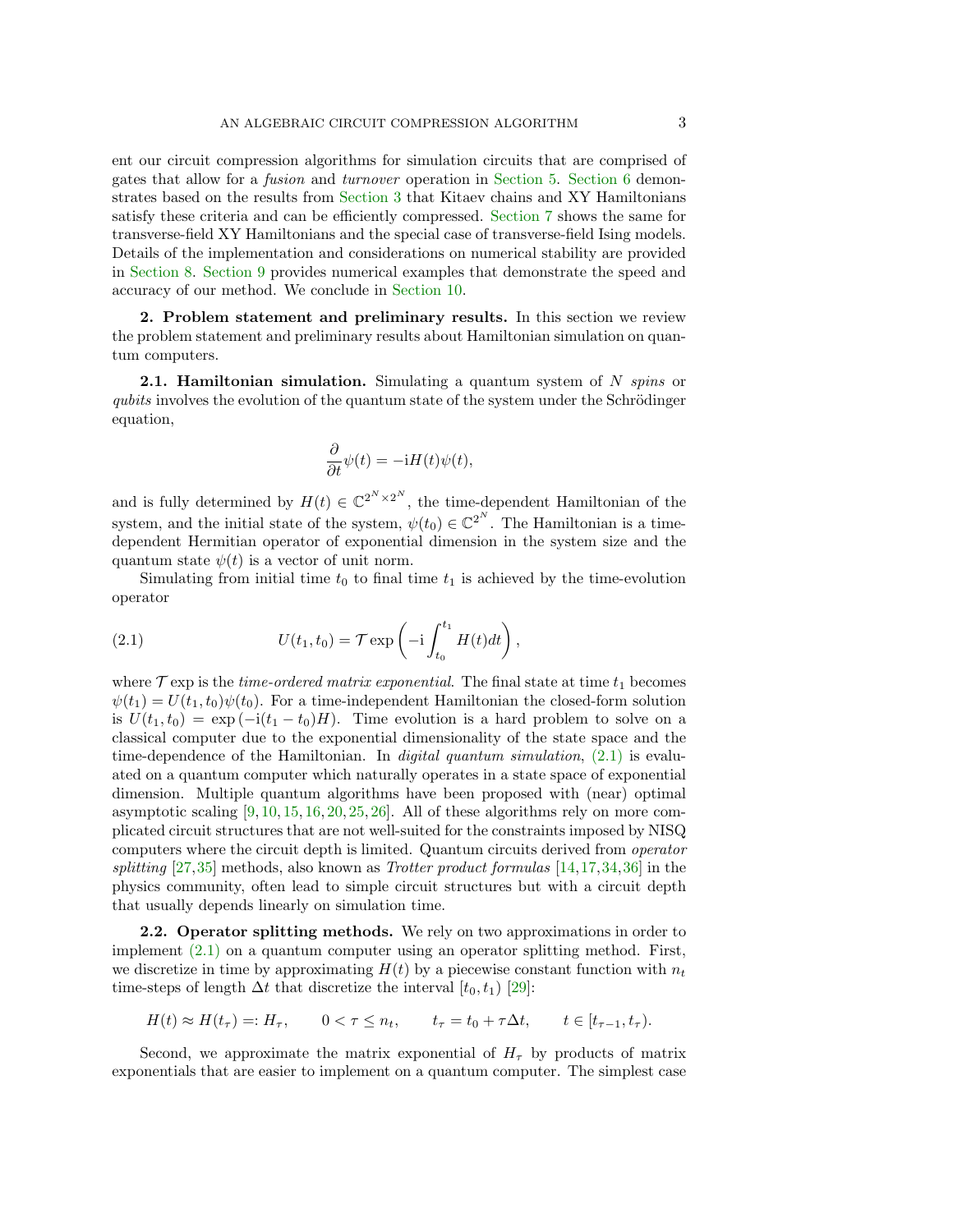is a first-order product formula which decomposes the Hamiltonian operator in a sum of two terms  $H = A + B$ . The approximate time-evolution operator for time-step  $\Delta t$ ,  $U(\Delta t) = \exp(-iA\Delta t) \exp(-iB\Delta t)$ , satisfies [\[14\]](#page-23-20):

<span id="page-3-1"></span>
$$
||U(\Delta t) - \exp(-\mathrm{i}H\Delta t)|| \leq \frac{\Delta t^2}{2} ||[A, B]||,
$$

where  $[A, B] := AB - BA$ . This result can be bootstrapped to show that for  $H =$  $\sum_{\ell} H_{\ell}$  and  $U(\Delta t) = \prod_{\ell} \exp(-iH_{\ell}\Delta t)$ , we have that

(2.2) 
$$
||U(\Delta t) - \exp(-iH\Delta t)|| \leq \frac{\Delta t^2}{2} \sum_{i > j} ||[H_i, H_j]||.
$$

Without loss of generality, we will only use first-order Trotter decompositions throughout this paper.

Combining the discretization in time  $(H(t) \approx H_\tau)$  and the Trotter decomposition of the Hamiltonian,  $H_{\tau} = \sum_{\ell} H_{\ell,\tau}$ , we have the following approximation to the timeevolution operator

<span id="page-3-0"></span>(2.3) 
$$
U(n_t \Delta t) = \prod_{k=0}^{n_t - 1} U_{n_t - k}(\Delta t), \qquad U_\tau(\Delta t) = \prod_{\ell} \exp(-iH_{\ell, \tau} \Delta t),
$$

where the index  $\tau$  is a time-ordered multiplication over  $n_t$  discretized time-steps  $\Delta t$ and  $\ell$  multiplies over the terms in the Trotter decomposition. Quantum circuits based on this formula naturally become a concatenation of blocks that implement the individual time-steps and their depth grows linearly with  $n_t$ :

$$
U(n_t \Delta t) = \frac{1}{\Delta t} U_1(\Delta t) \left[\begin{array}{c} \cdots \\ \cdots \\ \cdots \end{array}\right] U_2(\Delta t) \left[\begin{array}{c} \cdots \\ \cdots \\ \cdots \end{array}\right] U_{n_t}(\Delta t) \left[\begin{array}{c} \cdots \\ \cdots \\ \cdots \end{array}\right]
$$

.

Note that in quantum circuit diagrams, time flows from left to right, which means that the order of operations is reversed compared to [\(2.3\).](#page-3-0)

2.3. Spin Hamiltonians. Our compression results only hold for certain timedependent, ordered or disordered Hamiltonians that model chains of spin-1/2 particles with a nearest-neighbor coupling and external magnetic field. These Hamiltonians are typically expressed in terms of the Pauli spin-1/2 matrices,

$$
\sigma^x = \begin{bmatrix} 0 & 1 \\ 1 & 0 \end{bmatrix}, \qquad \qquad \sigma^y = \begin{bmatrix} 0 & -\mathrm{i} \\ \mathrm{i} & 0 \end{bmatrix}, \qquad \qquad \sigma^z = \begin{bmatrix} 1 & 0 \\ 0 & -1 \end{bmatrix},
$$

which are generators for the group of  $2 \times 2$  unitary matrices with unit determinant, also known as SU(2). We often write  $\sigma^{\alpha}$  where  $\alpha \in \{x, y, z\}$  as many of our results are independent of the type of Pauli matrix. A basis for the Hilbert space of composite quantum systems is constructed through the tensor product of the state spaces of the individual systems. To this end it is useful to introduce an abbreviated notation for a  $\sigma^{\alpha}$  matrix that acts on the *i*th spin in a chain of N spins:

(2.4) 
$$
\sigma_i^{\alpha} := \underbrace{I \otimes \cdots \otimes I}_{i-1} \otimes \sigma^{\alpha} \otimes \underbrace{I \otimes \cdots \otimes I}_{N-i},
$$

where  $I$  is the  $2 \times 2$  identity matrix.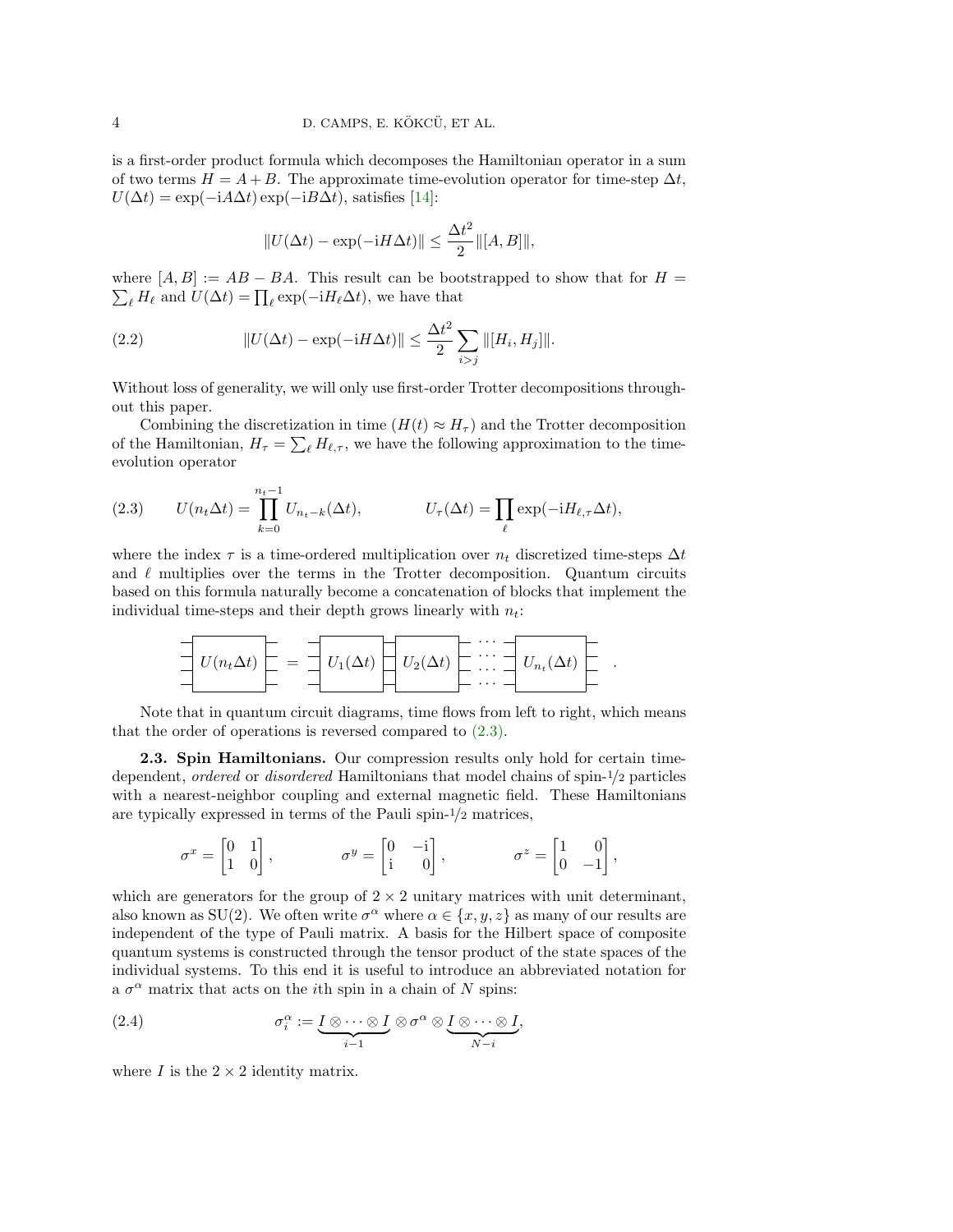The most complicated class of Hamiltonians that we consider is known as the time-dependent, disordered transverse field XY (TFXY) model. The Hamiltonian is given by

<span id="page-4-1"></span>(2.5) 
$$
H(t) = \underbrace{\sum_{i=1}^{N-1} J_i^x(t) \sigma_i^x \sigma_{i+1}^x + J_i^y(t) \sigma_i^y \sigma_{i+1}^y}_{\text{Coupling}} + \underbrace{\sum_{i=1}^{N} h_i^z(t) \sigma_i^z}_{\text{External Field}}.
$$

The other two permutations of x, y, and z result in TFXZ and TFYZ Hamiltonians for which our circuit compression method also works.

The parameters  $J^x$ ,  $J^y$ , and  $h^z$  in the Hamiltonian  $(2.5)$  depend both on time t and on the index  $i$  of the spin- $1/2$  particle in the chain. The dependence on the index  $i$ means that the Hamiltonian is disordered. If the parameters are independent of  $i$ , the Hamiltonian is called ordered. We discuss TFXY Hamiltonians in detail in [Section 7.](#page-15-0) Other models that are compressible are classical Ising models, Kitaev chains, XY models, and tranverse-field Ising models (TFIM). All of these are subclasses of TFXY Hamiltonians obtained by restricting some parameters of the full TFXY model.

2.4. Related work. Besides [\[22\]](#page-23-12), this paper is closely related to two earlier papers [\[7,](#page-22-10) [23\]](#page-23-25) written by some of us. The results in our current paper were first conjectured in [\[7\]](#page-22-10). There, the fixed-depth circuit property was identified by using QFAST [\[42\]](#page-24-1), an optimization-based numerical circuit compiler. This compilation method becomes challenging for problems larger than 7 qubits because of the exponential dimensionality of the state space and this prompted us to analyze the problem in more detail. Our analysis presented in the current paper resulted in a constructive proof of the fixed-depth property [\(Section 5\)](#page-10-0) for all cases conjectured in [\[7\]](#page-22-10) and a scalable and accurate circuit compression algorithm that easily handles systems with  $\mathcal{O}(10^3)$  qubits. Furthermore, we improve the circuit depth of the classical Ising model to  $\mathcal{O}(1)$  compared to [\[7\]](#page-22-10). In [\[23\]](#page-23-25) the existence of fixed depth circuits for Hamiltonian simulation is proven through a Cartan decomposition of the Lie algebra generated by the Hamiltonian. The advantage of our current approach over [\[23\]](#page-23-25) is that by compressing an easy to generate Trotter circuit to shallow depth, we avoid having to optimize the whole circuit at once, which again only scales up to 10 qubits [\[23\]](#page-23-25). Furthermore, our results are derived from matrix analysis and our algorithms are exact up to machine precision.

<span id="page-4-0"></span>3. Elementary properties and results. We give an overview of all properties that we use later in the analysis of the circuit compression algorithm. We start with the following well-known commutation relations between Pauli matrices:

<span id="page-4-3"></span>(3.1) 
$$
[\sigma^{\alpha}, \sigma^{\beta}] = 2i\varepsilon_{\alpha\beta\gamma}\sigma^{\gamma}, \qquad \{\alpha, \beta, \gamma\} \subseteq \{x, y, z\},\
$$

with  $\varepsilon_{\alpha\beta\gamma}$  the Levi-Cevita tensor. Kronecker products of two Pauli matrices do commute:

<span id="page-4-4"></span>(3.2) 
$$
[\sigma^{\alpha} \otimes \sigma^{\alpha}, \sigma^{\beta} \otimes \sigma^{\beta}] = 0, \qquad \alpha, \beta \in \{x, y, z\}.
$$

<span id="page-4-2"></span>DEFINITION 3.1. For  $\alpha \in \{x, y, z\}$ , we define a single-spin Pauli- $\alpha$  rotation over an angle  $\theta$  as

(3.3) 
$$
R^{\alpha}(\theta) := \exp(-i \sigma^{\alpha} \theta/2) = -\widehat{\alpha}.
$$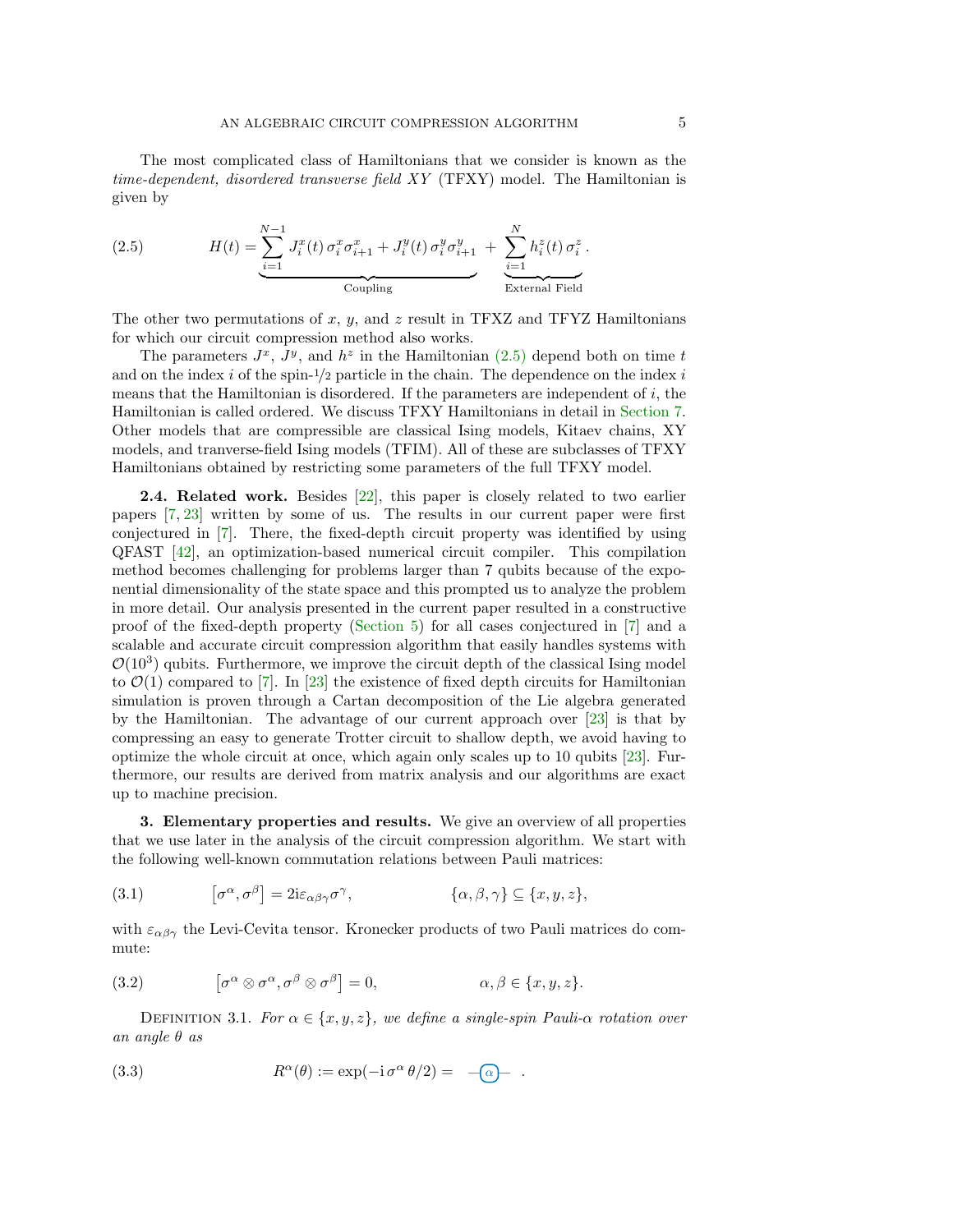If the Pauli- $\alpha$  rotation acts on the ith spin, we denote it as  $R_i^{\alpha}(\theta)$ . Similarly, a two-spin Pauli- $\alpha$  rotation over an angle  $\theta$  is defined as

(3.4) 
$$
R^{\alpha\alpha}(\theta) := \exp(-i \sigma^{\alpha} \otimes \sigma^{\alpha} \theta/2) = \left[\begin{array}{c} -\end{array}\right],
$$

and denoted as  $R_i^{\alpha\alpha}(\theta)$  if it acts on the nearest-neighbor spins  $i, i + 1$ .

We introduced our diagrammatic notation for single- and two-spin Pauli-rotations in [Definition 3.1.](#page-4-2) This will be our quantum circuit representation for these unitary matrices. The vertical direction indicates the spins on which the unitary operations are performed. The matrix representation of the single- and two-spin Pauli rotations are given by:

$$
R^{x}(\theta) = \begin{bmatrix} c & -is \\ -is & c \end{bmatrix}, \qquad R^{xx}(\theta) = \begin{bmatrix} c & -is \\ -is & c \\ -is & c \end{bmatrix},
$$
  
\n
$$
R^{y}(\theta) = \begin{bmatrix} c & -s \\ s & c \end{bmatrix}, \qquad R^{yy}(\theta) = \begin{bmatrix} c & -is \\ -is & c \\ is & -is \end{bmatrix},
$$
  
\n
$$
R^{z}(\theta) = \begin{bmatrix} e^{-i\theta/2} & e^{i\theta/2} \\ e^{i\theta/2} & e^{i\theta/2} \end{bmatrix}, \qquad R^{zz}(\theta) = \begin{bmatrix} e^{-i\theta/2} & e^{i\theta/2} \\ e^{i\theta/2} & e^{i\theta/2} \\ e^{-i\theta/2} & e^{-i\theta/2} \end{bmatrix},
$$

where  $c = \cos(\theta/2)$  and  $s = \sin(\theta/2)$ .

A property that we often use implicitly is the mixed product property of the Kronecker product and the observation that the identity commutes with every matrix:

<span id="page-5-0"></span>(3.5) 
$$
(A \otimes I)(I \otimes B) = (I \otimes B)(A \otimes I), \qquad \qquad \overline{\longrightarrow} \overline{A} \qquad \qquad \overline{\longrightarrow} \overline{A}
$$

Here we have a first illustration of the reversed order of operations in matrix notation compared to the schematic notation.

The following three lemmas list useful properties of the Pauli rotation matrices that are directly verified from [Definition 3.1](#page-4-2) in combination with the commutation relations [\(3.1\),](#page-4-3) [\(3.2\),](#page-4-4) and [\(3.5\).](#page-5-0) The first lemma provides some useful commutation relations for Pauli rotation matrices.

<span id="page-5-1"></span>LEMMA 3.2. For  $\alpha, \beta \in \{x, y, z\}, i \in \{1, \ldots, N-1\},\$  the following commutation relations hold for the Pauli rotations:

<span id="page-5-2"></span> $(i)$  Two-spin rotations of the same type on overlapping spins:

<span id="page-5-3"></span>
$$
R_{i+1}^{\alpha\alpha}(\theta_2) R_i^{\alpha\alpha}(\theta_1) = R_i^{\alpha\alpha}(\theta_1) R_{i+1}^{\alpha\alpha}(\theta_2), \qquad i+1 \quad \text{or} \quad \text{or} \quad \text{or} \quad \text{or} \quad \text{or} \quad \text{or} \quad \text{or} \quad \text{or} \quad \text{or} \quad \text{or} \quad \text{or} \quad \text{or} \quad \text{or} \quad \text{or} \quad \text{or} \quad \text{or} \quad \text{or} \quad \text{or} \quad \text{or} \quad \text{or} \quad \text{or} \quad \text{or} \quad \text{or} \quad \text{or} \quad \text{or} \quad \text{or} \quad \text{or} \quad \text{or} \quad \text{or} \quad \text{or} \quad \text{or} \quad \text{or} \quad \text{or} \quad \text{or} \quad \text{or} \quad \text{or} \quad \text{or} \quad \text{or} \quad \text{or} \quad \text{or} \quad \text{or} \quad \text{or} \quad \text{or} \quad \text{or} \quad \text{or} \quad \text{or} \quad \text{or} \quad \text{or} \quad \text{or} \quad \text{or} \quad \text{or} \quad \text{or} \quad \text{or} \quad \text{or} \quad \text{or} \quad \text{or} \quad \text{or} \quad \text{or} \quad \text{or} \quad \text{or} \quad \text{or} \quad \text{or} \quad \text{or} \quad \text{or} \quad \text{or} \quad \text{or} \quad \text{or} \quad \text{or} \quad \text{or} \quad \text{or} \quad \text{or} \quad \text{or} \quad \text{or} \quad \text{or} \quad \text{or} \quad \text{or} \quad \text{or} \quad \text{or} \quad \text{or} \quad \text{or} \quad \text{or} \quad \text{or} \quad \text{or} \quad \text{or} \quad \text{or} \quad \text{or} \quad \text{or} \quad \text{or} \quad \text{or} \quad \text{or} \quad \text{or} \quad \text{or} \quad \text{or} \quad \text{or} \quad \text{or} \quad \text{or} \quad \text{or} \quad \text{or} \quad \text{or
$$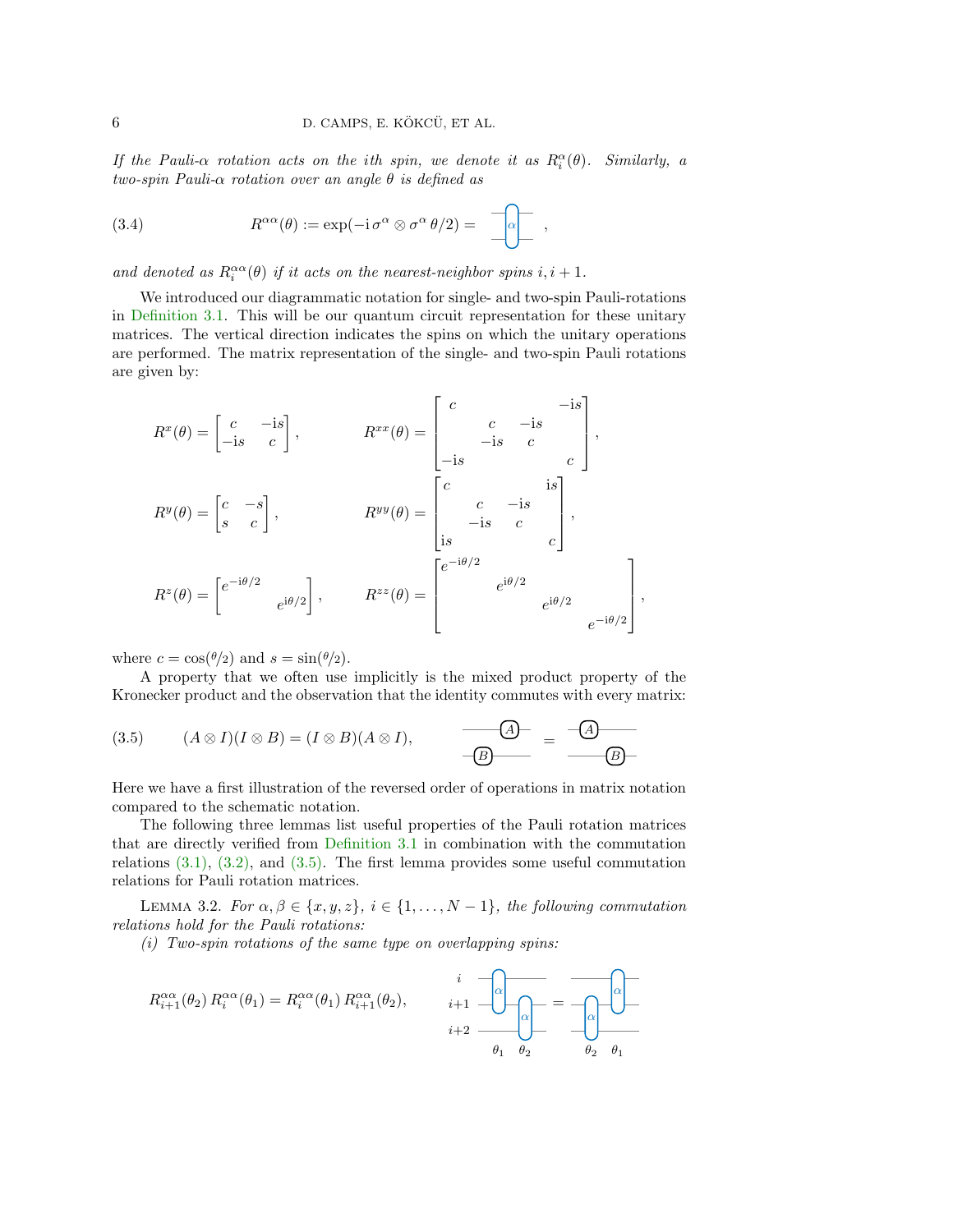(ii) Two-spin rotations of different type on the same spins:

$$
R_i^{\beta\beta}(\theta_2)R_i^{\alpha\alpha}(\theta_1) = R_i^{\alpha\alpha}(\theta_1) R_i^{\beta\beta}(\theta_2), \qquad \begin{array}{c} i \\ i+1 \end{array} \begin{bmatrix} \alpha \\ \beta \end{bmatrix} = \begin{bmatrix} \beta \\ \beta \\ \beta \end{bmatrix} \begin{bmatrix} \alpha \\ \alpha \\ \beta \end{bmatrix}
$$

(iii) Single- and two-spin rotations of the same type on the same spins:

$$
R_i^{\alpha}(\theta_3)R_{i+1}^{\alpha}(\theta_2) R_i^{\alpha\alpha}(\theta_1) = R_i^{\alpha\alpha}(\theta_1) R_{i+1}^{\alpha}(\theta_2)R_i^{\alpha}(\theta_3), \qquad i \quad \text{or} \quad \frac{\theta_3}{i+1} \quad \text{or} \quad \frac{\theta_3}{\alpha} = \text{or} \quad \frac{\theta_3}{\alpha}
$$
\n
$$
i+1 \quad \text{or} \quad \frac{\alpha}{\alpha} = \text{or} \quad \frac{\alpha}{\alpha} \quad \text{or} \quad \frac{\alpha}{\alpha} = \text{or} \quad \frac{\alpha}{\alpha} \quad \text{or} \quad \frac{\alpha}{\alpha} = \text{or} \quad \frac{\alpha}{\alpha} \quad \text{or} \quad \frac{\alpha}{\alpha} = \text{or} \quad \frac{\alpha}{\alpha} \quad \text{or} \quad \frac{\alpha}{\alpha} = \text{or} \quad \frac{\alpha}{\alpha} \quad \text{or} \quad \frac{\alpha}{\alpha} = \text{or} \quad \frac{\alpha}{\alpha} \quad \text{or} \quad \frac{\alpha}{\alpha} = \text{or} \quad \frac{\alpha}{\alpha} \quad \text{or} \quad \frac{\alpha}{\alpha} = \text{or} \quad \frac{\alpha}{\alpha} \quad \text{or} \quad \frac{\alpha}{\alpha} = \text{or} \quad \frac{\alpha}{\alpha} \quad \text{or} \quad \frac{\alpha}{\alpha} = \text{or} \quad \frac{\alpha}{\alpha} \quad \text{or} \quad \frac{\alpha}{\alpha} = \text{or} \quad \frac{\alpha}{\alpha} \quad \text{or} \quad \frac{\alpha}{\alpha} = \text{or} \quad \frac{\alpha}{\alpha} \quad \text{or} \quad \frac{\alpha}{\alpha} = \text{or} \quad \frac{\alpha}{\alpha} \quad \text{or} \quad \frac{\alpha}{\alpha} = \text{or} \quad \frac{\alpha}{\alpha} \quad \text{or} \quad \frac{\alpha}{\alpha} = \text{or} \quad \frac{\alpha}{\alpha} \quad \text{or} \quad \frac{\alpha}{\alpha} = \text{or} \quad \frac{\alpha}{\alpha} \quad \text{or} \quad \frac{\alpha}{\alpha} = \text{or} \quad \frac{\alpha}{\alpha} \quad \text{or} \quad \frac{\alpha}{\alpha} = \text{or} \quad \frac{\alpha}{\alpha} \quad \text{or} \quad \frac{\alpha
$$

The next lemma shows that rotations of the same type acting on the same spins can be easily fused together.

LEMMA 3.3. Let  $\alpha \in \{x, y, z\}$ .

(i) For  $i \in \{1, \ldots, N\}$ , single-spin Pauli- $\alpha$  rotations acting on the same spins can be fused or multiplied together:

<span id="page-6-0"></span>
$$
R_i^{\alpha}(\theta_2) R_i^{\alpha}(\theta_1) = R_i^{\alpha}(\theta_1 + \theta_2), \qquad i \quad -\widehat{\alpha} \cdot \widehat{\alpha} - \widehat{\alpha} - \widehat{\alpha} - \widehat{\alpha} - \widehat{\alpha} - \widehat{\alpha} - \widehat{\alpha} - \widehat{\alpha} - \widehat{\alpha} - \widehat{\alpha} - \widehat{\alpha} - \widehat{\alpha} - \widehat{\alpha} - \widehat{\alpha} - \widehat{\alpha} - \widehat{\alpha} - \widehat{\alpha} - \widehat{\alpha} - \widehat{\alpha} - \widehat{\alpha} - \widehat{\alpha} - \widehat{\alpha} - \widehat{\alpha} - \widehat{\alpha} - \widehat{\alpha} - \widehat{\alpha} - \widehat{\alpha} - \widehat{\alpha} - \widehat{\alpha} - \widehat{\alpha} - \widehat{\alpha} - \widehat{\alpha} - \widehat{\alpha} - \widehat{\alpha} - \widehat{\alpha} - \widehat{\alpha} - \widehat{\alpha} - \widehat{\alpha} - \widehat{\alpha} - \widehat{\alpha} - \widehat{\alpha} - \widehat{\alpha} - \widehat{\alpha} - \widehat{\alpha} - \widehat{\alpha} - \widehat{\alpha} - \widehat{\alpha} - \widehat{\alpha} - \widehat{\alpha} - \widehat{\alpha} - \widehat{\alpha} - \widehat{\alpha} - \widehat{\alpha} - \widehat{\alpha} - \widehat{\alpha} - \widehat{\alpha} - \widehat{\alpha} - \widehat{\alpha} - \widehat{\alpha} - \widehat{\alpha} - \widehat{\alpha} - \widehat{\alpha} - \widehat{\alpha} - \widehat{\alpha} - \widehat{\alpha} - \widehat{\alpha} - \widehat{\alpha} - \widehat{\alpha} - \widehat{\alpha} - \widehat{\alpha} - \widehat{\alpha} - \widehat{\alpha} - \widehat{\alpha} - \widehat{\alpha} - \widehat{\alpha} - \widehat{\alpha} - \widehat{\alpha} - \widehat{\alpha} - \widehat{\alpha} - \widehat{\alpha} - \widehat{\alpha} - \widehat{\alpha} - \widehat{\alpha} - \widehat{\alpha} - \widehat{\alpha} - \widehat{\alpha} - \widehat{\alpha} - \widehat{\alpha} - \widehat{\alpha} - \widehat{\alpha} - \widehat{\alpha} - \widehat{\alpha} - \widehat{\alpha} - \widehat{\alpha} - \widehat{\alpha} - \widehat{\alpha} - \widehat{\alpha} - \widehat{\alpha} - \widehat{\alpha} - \widehat{\alpha} - \widehat{\alpha
$$

<span id="page-6-1"></span>(ii) For  $i \in \{1, \ldots, N-1\}$ , two-spin Pauli- $\alpha$  rotations acting on the same spins can be fused or multiplied together:

$$
R_i^{\alpha\alpha}(\theta_2) R_i^{\alpha\alpha}(\theta_1) = R_i^{\alpha\alpha}(\theta_1 + \theta_2), \qquad i \quad \text{or} \quad \text{or} \quad \text{or} \quad \text{or} \quad \text{or} \quad \text{or} \quad \text{or} \quad \text{or} \quad \text{or} \quad \text{or} \quad \text{or} \quad \text{or} \quad \text{or} \quad \text{or} \quad \text{or} \quad \text{or} \quad \text{or} \quad \text{or} \quad \text{or} \quad \text{or} \quad \text{or} \quad \text{or} \quad \text{or} \quad \text{or} \quad \text{or} \quad \text{or} \quad \text{or} \quad \text{or} \quad \text{or} \quad \text{or} \quad \text{or} \quad \text{or} \quad \text{or} \quad \text{or} \quad \text{or} \quad \text{or} \quad \text{or} \quad \text{or} \quad \text{or} \quad \text{or} \quad \text{or} \quad \text{or} \quad \text{or} \quad \text{or} \quad \text{or} \quad \text{or} \quad \text{or} \quad \text{or} \quad \text{or} \quad \text{or} \quad \text{or} \quad \text{or} \quad \text{or} \quad \text{or} \quad \text{or} \quad \text{or} \quad \text{or} \quad \text{or} \quad \text{or} \quad \text{or} \quad \text{or} \quad \text{or} \quad \text{or} \quad \text{or} \quad \text{or} \quad \text{or} \quad \text{or} \quad \text{or} \quad \text{or} \quad \text{or} \quad \text{or} \quad \text{or} \quad \text{or} \quad \text{or} \quad \text{or} \quad \text{or} \quad \text{or} \quad \text{or} \quad \text{or} \quad \text{or} \quad \text{or} \quad \text{or} \quad \text{or} \quad \text{or} \quad \text{or} \quad \text{or} \quad \text{or} \quad \text{or} \quad \text{or} \quad \text{or} \quad \text{or} \quad \text{or} \quad \text{or} \quad \text{or} \quad \text{or} \quad \text{or} \quad \text{or} \quad \text{or} \quad \text{or} \quad \text{or} \quad \text{or} \quad \
$$

The following result directly follows from the commutativity [\(3.2\).](#page-4-4)

LEMMA 3.4. For  $\alpha, \beta \in \{x, y, z\}, \alpha \neq \beta, 0 \leq \theta_{\alpha}, \theta_{\beta} < 4\pi$ , we have that

$$
\exp(-i\left(\sigma^{\alpha}\otimes\sigma^{\alpha}\theta_{\alpha}/2+\sigma^{\beta}\otimes\sigma^{\beta}\theta_{\beta}/2\right))=\exp(-i\sigma^{\alpha}\otimes\sigma^{\alpha}\theta_{\alpha}/2)\exp(-i\sigma^{\beta}\otimes\sigma^{\beta}\theta_{\beta}/2),
$$

$$
R^{\alpha\beta}(\theta_{\alpha},\theta_{\beta})=R^{\alpha\alpha}(\theta_{\alpha})R^{\beta\beta}(\theta_{\beta}),
$$

or as a circuit diagram:

<span id="page-6-2"></span>

## <span id="page-6-3"></span>**3.1. Euler decompositions of SU(2).** The group  $SU(2)$  is given by

(3.6) 
$$
SU(2) = \left\{ \begin{bmatrix} \alpha & -\overline{\beta} \\ \beta & \overline{\alpha} \end{bmatrix} : \alpha, \beta \in \mathbb{C}, |\alpha|^2 + |\beta|^2 = 1 \right\},\
$$

and it is well-known (see for example  $[28,$  Theorem 4.1]) that any element of  $SU(2)$  can be parametrized by three Euler angles. We will refer to this as an Euler decomposition of  $SU(2)$ .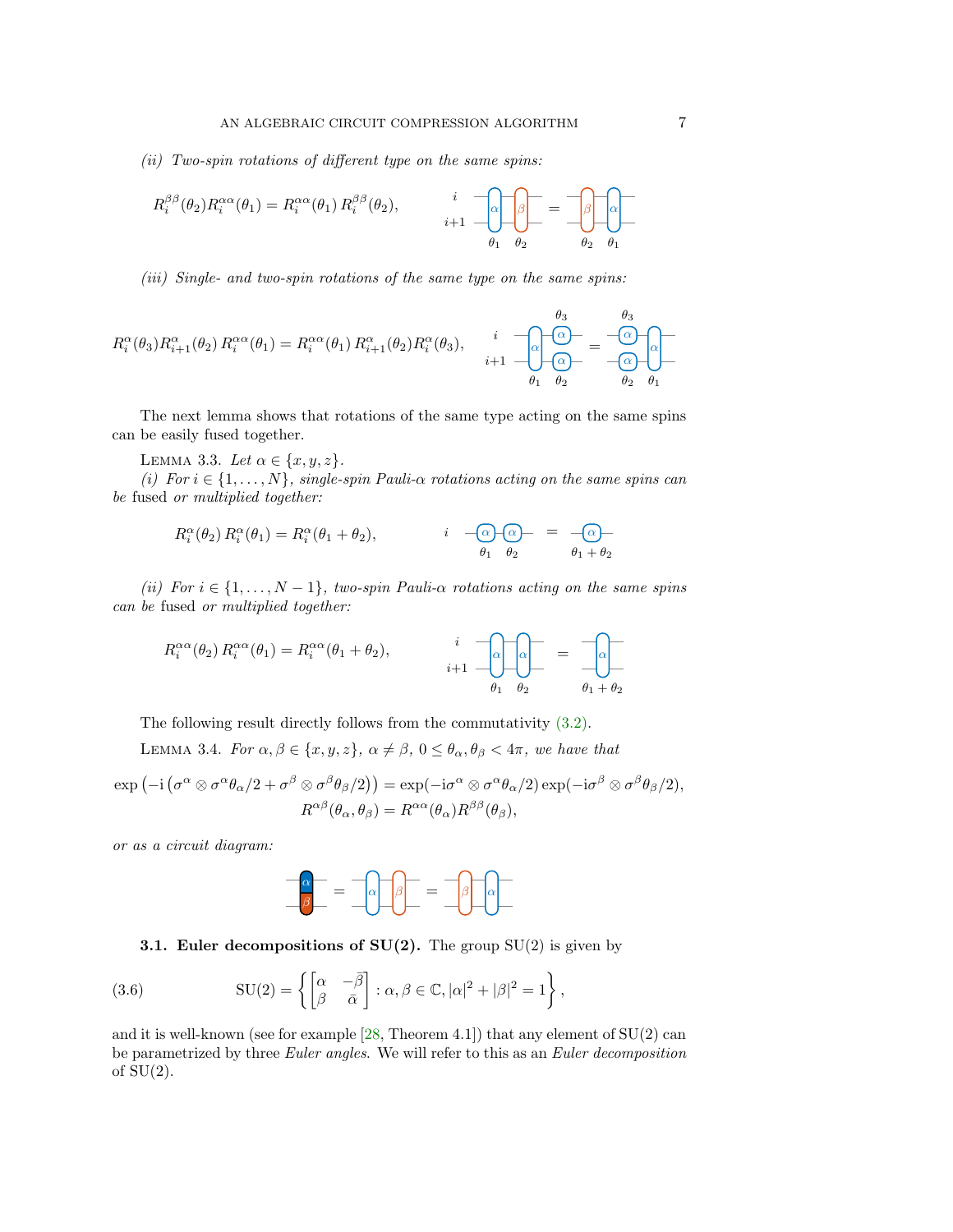LEMMA 3.5. Let  $\alpha, \beta \in \{x, y, z\}, \alpha \neq \beta$ . Every matrix  $U \in \text{SU}(2)$  can be represented as:

(3.7) 
$$
U = R^{\alpha}(\theta_1) R^{\beta}(\theta_2) R^{\alpha}(\theta_3), \qquad -\overline{U} = -\overline{(\alpha)} \overline{\beta} \overline{\alpha} - \overline{\alpha}.
$$

The decomposition is unique, except for a set of measure 0, if the angles are restricted to  $0 \leq \theta_1 < 2\pi$ ,  $0 \leq \theta_2 \leq \pi$  and  $0 \leq \theta_3 < 4\pi$ .

*Proof.* We give a proof for  $\alpha = z$ ,  $\beta = y$ , other cases follow from a similar argument. Direct computation yields:

<span id="page-7-1"></span>
$$
R^{z}(\theta_{1}) R^{y}(\theta_{2}) R^{z}(\theta_{3}) = \begin{bmatrix} e^{-i\theta_{1}/2} & e^{i\theta_{1}/2} \end{bmatrix} \begin{bmatrix} \cos(\theta_{2}/2) & -\sin(\theta_{2}/2) \\ \sin(\theta_{2}/2) & \cos(\theta_{2}/2) \end{bmatrix} \begin{bmatrix} e^{-i\theta_{3}/2} \\ e^{-i\theta_{3}/2} \end{bmatrix},
$$
  
(3.8)  

$$
= \begin{bmatrix} \cos(\theta_{2}/2)e^{-i(\theta_{1}+\theta_{3})/2} & -\sin(\theta_{2}/2)e^{-i(\theta_{1}-\theta_{3})/2} \\ \sin(\theta_{2}/2)e^{-i(\theta_{1}-\theta_{3})/2} & \cos(\theta_{2}/2)e^{-i(\theta_{1}+\theta_{3})/2} \end{bmatrix}.
$$

It is clear that this parametrizes  $SU(2)$  and that the Euler angles are unique unless  $\theta_2 = 0, \pi.$  $\Box$ 

We can *turn over* an Euler decomposition of  $SU(2)$  to its dual decomposition as shown in the following result.

<span id="page-7-0"></span>LEMMA 3.6. Let  $\alpha, \beta \in \{x, y, z\}, \alpha \neq \beta$ . For every set of Euler angles given by  $\theta_1$ ,  $\theta_2$ ,  $\theta_3$  there exists a set of dual Euler angles given by  $\theta_a$ ,  $\theta_b$ ,  $\theta_c$  such that,

$$
R^{\alpha}(\theta_1) R^{\beta}(\theta_2) R^{\alpha}(\theta_3) = R^{\beta}(\theta_a) R^{\alpha}(\theta_b) R^{\beta}(\theta_c), \qquad \overbrace{\theta_3 \theta_2 \theta_1}^{\alpha_1} = \overbrace{\theta_1 \theta_3}^{\alpha_2} \overbrace{\theta_4}^{\alpha_3} \overbrace{\theta_5}^{\alpha_4} \overbrace{\theta_6}^{\beta_5} \overbrace{\theta_8}^{\alpha_6}.
$$

The relation between both sets of Euler angles is given by:

<span id="page-7-2"></span>(3.9) 
$$
\tan\left(\frac{\theta_a + \theta_c}{2}\right) = \tan\left(\frac{\theta_2}{2}\right) \frac{\cos((\theta_1 - \theta_3)/2)}{\cos((\theta_1 + \theta_3)/2)},
$$

$$
\tan\left(\frac{\theta_a - \theta_c}{2}\right) = -\tan\left(\frac{\theta_2}{2}\right) \frac{\sin((\theta_1 - \theta_3)/2)}{\sin((\theta_1 + \theta_3)/2)},
$$

and

<span id="page-7-3"></span>(3.10) 
$$
\tan\left(\frac{\theta_1 + \theta_3}{2}\right) = \tan\left(\frac{\theta_b}{2}\right) \frac{\cos((\theta_a - \theta_c)/2)}{\cos((\theta_a + \theta_c)/2)},
$$

$$
\tan\left(\frac{\theta_1 - \theta_3}{2}\right) = -\tan\left(\frac{\theta_b}{2}\right) \frac{\sin((\theta_a - \theta_c)/2)}{\sin((\theta_a + \theta_c)/2)}.
$$

*Proof.* We again only give the proof for  $\alpha = z$ ,  $\beta = y$ , but the result holds in general. In this case, the left-hand side of [Lemma 3.6](#page-7-0) is given by [\(3.8\).](#page-7-1) The right-hand side is equal to:

$$
\begin{bmatrix}\n\cos(\theta_a/2) & -\sin(\theta_a/2) \\
\sin(\theta_a/2) & \cos(\theta_a/2)\n\end{bmatrix}\n\begin{bmatrix}\ne^{-i\theta_b/2} \\
e^{i\theta_b/2}\n\end{bmatrix}\n\begin{bmatrix}\n\cos(\theta_c/2) & -\sin(\theta_c/2) \\
\sin(\theta_c/2) & \cos(\theta_c/2)\n\end{bmatrix}.
$$

As this is an  $SU(2)$  matrix, it is determined by its first column. After performing the matrix products and using some elementary trigonometry relations, we find the first column to be:

<span id="page-7-4"></span>(3.11) 
$$
\cos(\theta_b/2)\cos((\theta_a + \theta_c)/2) - i\sin(\theta_b/2)\cos((\theta_a - \theta_c)/2),
$$
  
(3.11) 
$$
\cos(\theta_b/2)\sin((\theta_a + \theta_c)/2) - i\sin(\theta_b/2)\sin((\theta_a - \theta_c)/2).
$$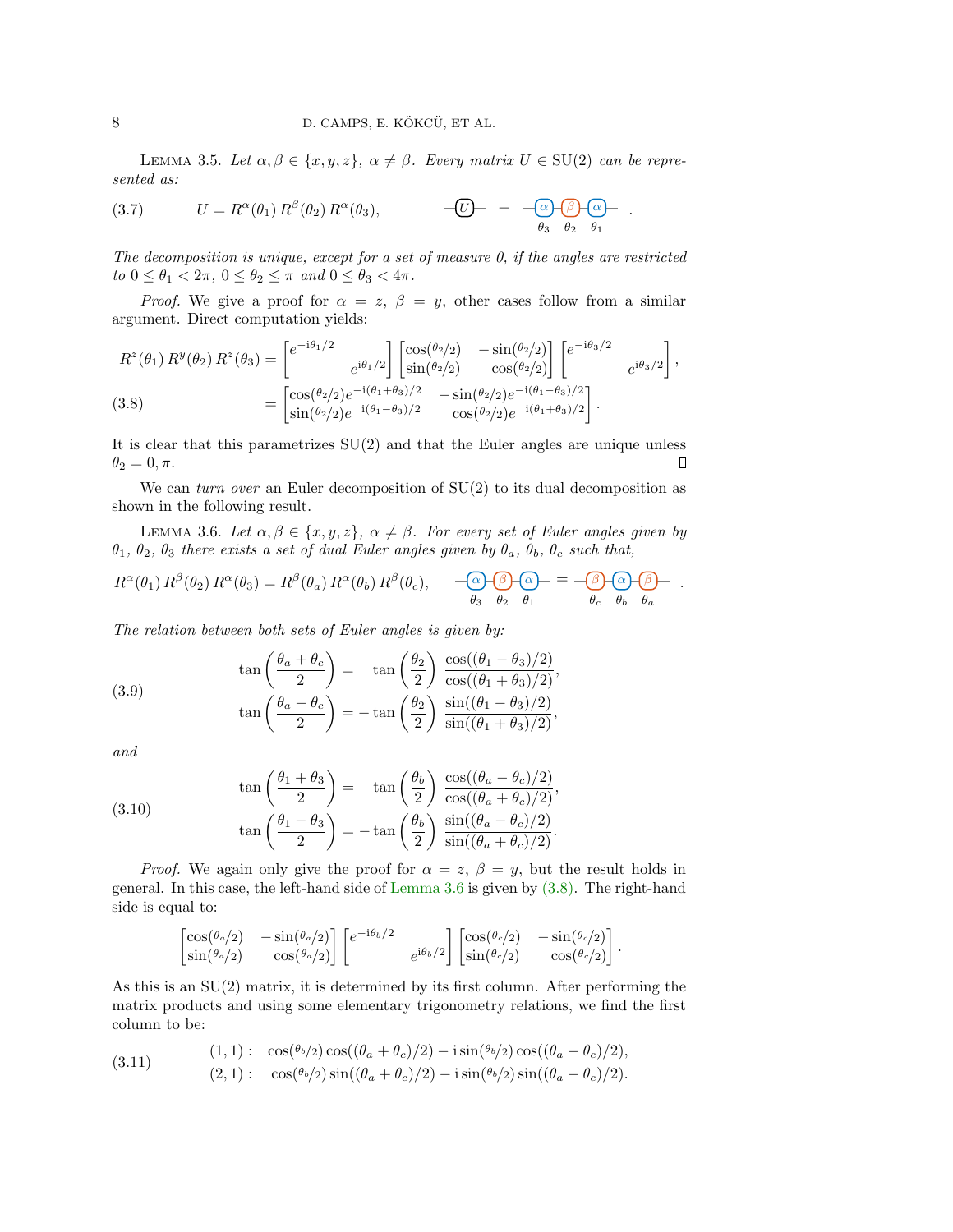The lemma directly follows from setting the first column of this matrix to the first column of  $(3.8)$ .  $\Box$ 

The following two lemmas are closely related to [Lemma 3.6.](#page-7-0)

<span id="page-8-1"></span>LEMMA 3.7. Let  $\alpha, \beta \in \{x, y, z\}, \ \alpha \neq \beta, \ i \in \{1, ..., N-1\}.$  For every set of Euler angles  $\theta_1, \theta_2, \theta_3$ , there exists a set of dual Euler angles  $\theta_a, \theta_b, \theta_c$  such that

$$
R_i^{\alpha\alpha}(\theta_1) R_{i+1}^{\beta\beta}(\theta_2) R_i^{\alpha\alpha}(\theta_3) = R_{i+1}^{\beta\beta}(\theta_a) R_i^{\alpha\alpha}(\theta_b) R_{i+1}^{\beta\beta}(\theta_c).
$$

In terms of a diagram this relation is given by:



The relation between both sets of Euler angles is given by [\(3.9\)](#page-7-2) and [\(3.10\)](#page-7-3).

<span id="page-8-2"></span>LEMMA 3.8. Let  $\alpha, \beta \in \{x, y, z\}, \alpha \neq \beta, i \in \{1, ..., N-1\}$ . For every set of Euler angles  $\theta_1, \theta_2, \theta_3$ , there exists a set of dual Euler angles  $\theta_a, \theta_b, \theta_c$  such that

$$
R_i^{\alpha\alpha}(\theta_1) R_i^{\beta}(\theta_2) R_i^{\alpha\alpha}(\theta_3) = R_i^{\beta}(\theta_a) R_i^{\alpha\alpha}(\theta_b) R_i^{\beta}(\theta_c),
$$
  

$$
R_i^{\alpha\alpha}(\theta_1) R_{i+1}^{\beta}(\theta_2) R_i^{\alpha\alpha}(\theta_3) = R_{i+1}^{\beta}(\theta_a) R_i^{\alpha\alpha}(\theta_b) R_i^{\beta}(\theta_c),
$$

or as a circuit diagram:

$$
\sum_{i+1}^{i} \frac{1}{\sqrt{1-\sum_{i=1}^{i} \left(\sum_{j=1}^{i} \frac{1}{j}\right)}} = \frac{1}{\sqrt{1-\sum_{i=1}^{i} \left(\sum_{j=1}^{i} \frac{1}{j}\right)}} = \frac{1}{\sqrt{1-\sum_{i=1}^{i} \left(\sum_{j=1}^{i} \frac{1}{j}\right)}} = \frac{1}{\sqrt{1-\sum_{i=1}^{i} \left(\sum_{j=1}^{i} \frac{1}{j}\right)}} = \frac{1}{\sqrt{1-\sum_{i=1}^{i} \left(\sum_{j=1}^{i} \frac{1}{j}\right)}} = \frac{1}{\sqrt{1-\sum_{i=1}^{i} \left(\sum_{j=1}^{i} \frac{1}{j}\right)}} = \frac{1}{\sqrt{1-\sum_{i=1}^{i} \left(\sum_{j=1}^{i} \frac{1}{j}\right)}} = \frac{1}{\sqrt{1-\sum_{i=1}^{i} \left(\sum_{j=1}^{i} \frac{1}{j}\right)}} = \frac{1}{\sqrt{1-\sum_{i=1}^{i} \left(\sum_{j=1}^{i} \frac{1}{j}\right)}} = \frac{1}{\sqrt{1-\sum_{i=1}^{i} \left(\sum_{j=1}^{i} \frac{1}{j}\right)}} = \frac{1}{\sqrt{1-\sum_{i=1}^{i} \left(\sum_{j=1}^{i} \frac{1}{j}\right)}} = \frac{1}{\sqrt{1-\sum_{i=1}^{i} \left(\sum_{j=1}^{i} \frac{1}{j}\right)}} = \frac{1}{\sqrt{1-\sum_{i=1}^{i} \left(\sum_{j=1}^{i} \frac{1}{j}\right)}} = \frac{1}{\sqrt{1-\sum_{i=1}^{i} \left(\sum_{j=1}^{i} \frac{1}{j}\right)}} = \frac{1}{\sqrt{1-\sum_{i=1}^{i} \left(\sum_{j=1}^{i} \frac{1}{j}\right)}} = \frac{1}{\sqrt{1-\sum_{i=1}^{i} \left(\sum_{j=1}^{i} \frac{1}{j}\right)}} = \frac{1}{\sqrt{1-\sum_{i=1}^{i} \left(\sum_{j=1}^{i} \frac{1}{j}\right)}} = \frac{1}{\sqrt{1-\sum_{i=1}^{i} \left(\sum_{j=1}^{i} \frac{1}{j}\right)}} = \frac{1}{\sqrt{1-\sum_{
$$

The relation between both sets of Euler angles is given by  $(3.9)$  and  $(3.10)$ .

[Lemmas 3.7](#page-8-1) and [3.8](#page-8-2) follow from the observation that the matrices involved have the same group structure as  $SU(2)$ . We refer the interested reader to [\[22\]](#page-23-12) for further details.

<span id="page-8-0"></span>4. Classical Ising model. In this section we show, based on the results from [Section 3,](#page-4-0) that the approximate time-evolution operator from  $(2.3)$  can be implemented in a circuit of depth  $\mathcal{O}(1)$  for Hamiltonians that are known as (classical) Ising models. The Ising model is a classical Hamiltonian because all the terms in its expansion commute. This allows for the  $\mathcal{O}(1)$  depth. The Hamiltonians in [Sections 6](#page-13-0) and [7](#page-15-0) consist of terms that do not commute and are truly quantum. They will require deeper circuits that are more challenging to compute.

The Hamiltonian for the Ising model is given by,

<span id="page-8-3"></span>(4.1) 
$$
H(t) = \sum_{i=1}^{N-1} J_i^{\alpha}(t) \sigma_i^{\alpha} \sigma_{i+1}^{\alpha} + \sum_{i=1}^{N} h_i^{\alpha}(t) \sigma_i^{\alpha}, \qquad \alpha \in \{x, y, z\}.
$$

We will use the shorthand notation  $H^{\alpha\alpha+\alpha}(t)$  for this Hamiltonian thereby referring to its nonzero terms. If we decompose this Hamiltonian in its two-spin and singlespin interaction,  $H^{\alpha\alpha+\alpha}(t) = H^{\alpha\alpha}(t) + H^{\alpha}(t)$ , a single time-step in the discretized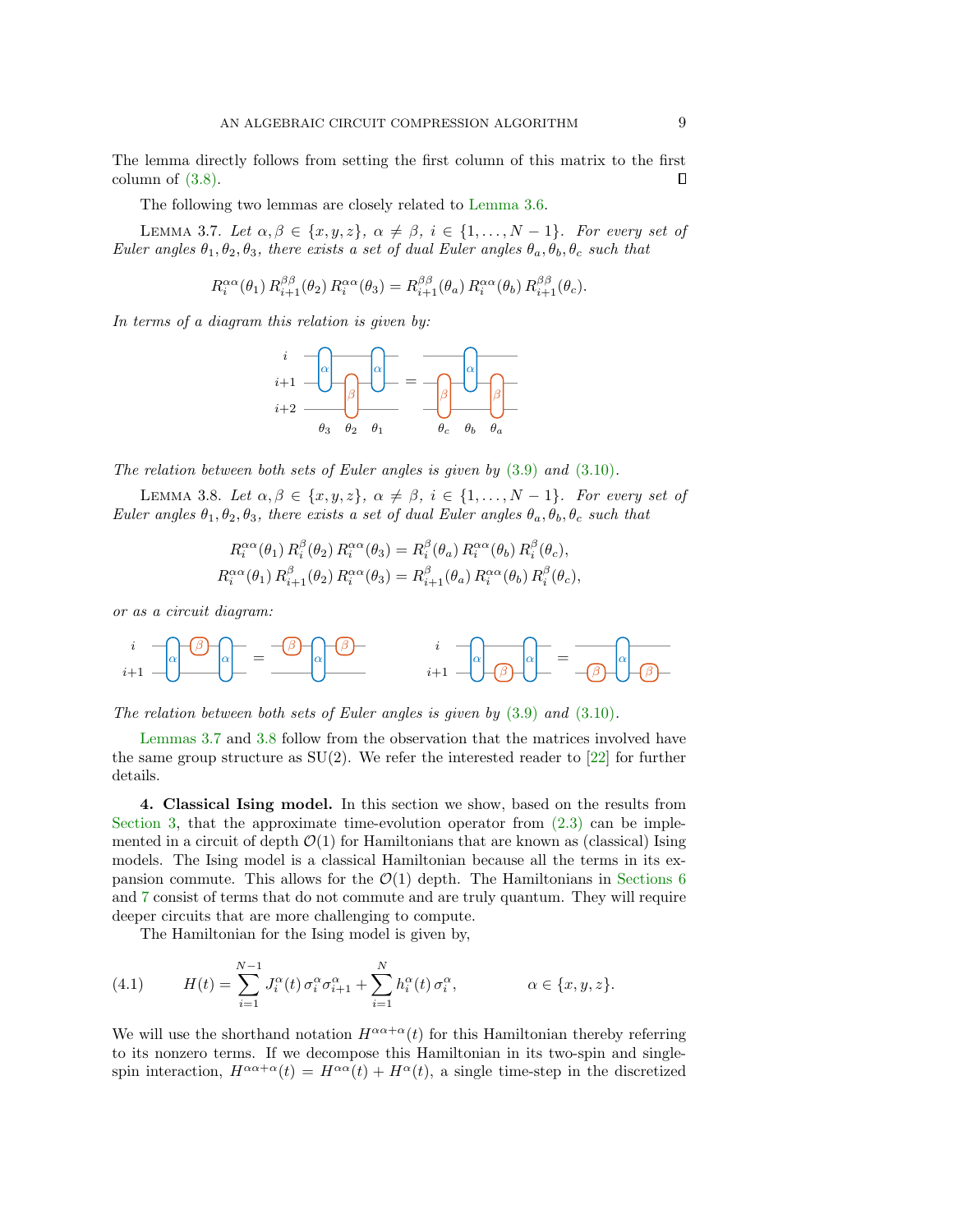time-evolution operator [\(2.3\)](#page-3-0) becomes,

$$
U_{\tau}(\Delta t) = \exp(-iH_{\tau}^{\alpha\alpha}\Delta t) \exp(-iH_{\tau}^{\alpha}\Delta t),
$$
  
\n
$$
= \exp\left(-i\sum_{i=1}^{N-1} J_{i}^{\alpha}(t_{\tau}) \sigma_{i}^{\alpha} \sigma_{i+1}^{\alpha}\Delta t\right) \exp\left(-i\sum_{i=1}^{N} h_{i}^{\alpha}(t_{\tau}) \sigma_{i}^{\alpha}\Delta t\right),
$$
  
\n
$$
= \prod_{i=1}^{N-1} R_{i}^{\alpha\alpha}(2J_{i}^{\alpha}(t_{\tau}) \Delta t) \prod_{i=1}^{N} R_{i}^{\alpha}(2h_{i}^{\alpha}(t_{\tau}) \Delta t).
$$

Since all the terms in  $H^{\alpha\alpha+\alpha}(t)$  commute according to [\(3.1\)](#page-4-3) and [\(3.5\),](#page-5-0) we did not introduce a Trotter error according to [\(2.2\),](#page-3-1) except for the discretization in time. Using the commutativity of two-spin Pauli rotations, Lemma  $3.2(i)$ , it follows that we can rearrange the ascending cascades of two-spin Pauli rotations that make up a single time-step into an even-odd ordering:

$$
\prod_{i=1}^{N-1} R_i^{\alpha\alpha} (2J_i^{\alpha}(t_{\tau}) \Delta t) = \prod_{\text{odd } i} R_i^{\alpha\alpha} (2J_i^{\alpha}(t_{\tau}) \Delta t) \prod_{\text{even } i} R_i^{\alpha\alpha} (2J_i^{\alpha}(t_{\tau}) \Delta t)
$$

$$
= \boxed{\alpha}
$$

The time-evolution operator [\(2.3\)](#page-3-0) for the Ising becomes a horizontal concatenation of these layers interleaved with layers of single-spin rotations. According to [Lemma 3.2](#page-5-1) all gates in the circuit commute with each other and according to [Lemma 3.3,](#page-6-0) gates of the same type that are acting on the same spin(s) can be fused together. This circuit compression method for Ising models is illustrated in [Figure 1.](#page-9-0)

<span id="page-9-0"></span>

FIG. 1. Compression to a circuit of depth  $\mathcal{O}(1)$  for time-evolution of an Ising model Hamiltonian as in [\(4.1\)](#page-8-3).

The parameters of the compressed  $\mathcal{O}(1)$  circuits are computed by straightforward numerical integration of the parameters of the time-dependent Ising Hamiltonians. This requires  $\mathcal{O}(n_tN)$  operations for disordered Ising Hamiltonians and only  $\mathcal{O}(n_t)$ for ordered Ising Hamiltonians. In case the Ising Hamiltonian is time-independent, the complexity can be further reduced to  $\mathcal{O}(\log_2(n_t)N)$  and  $\mathcal{O}(\log_2(n_t))$  for respectively disordered and ordered Ising Hamiltonians by applying the merging algorithm recursively.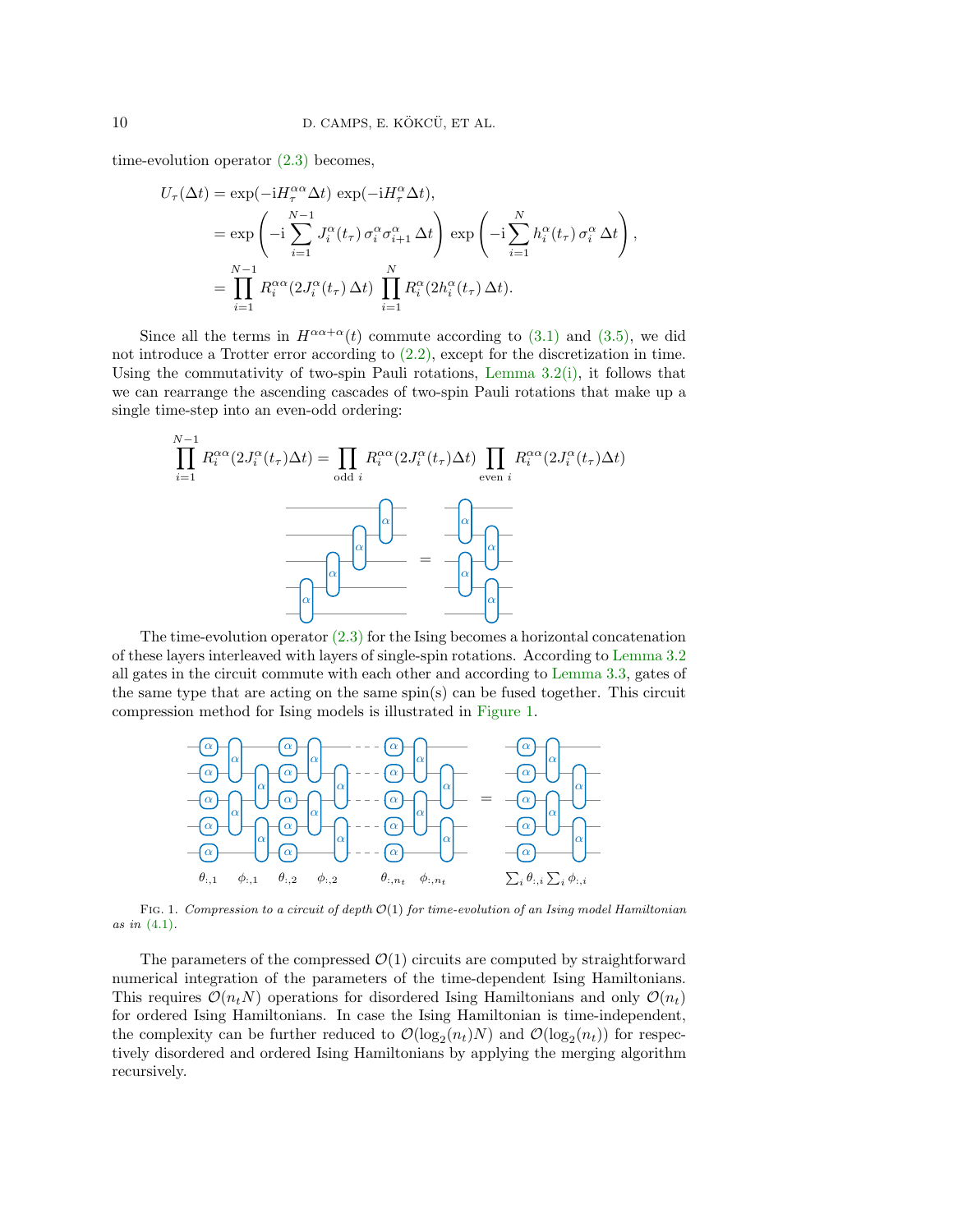<span id="page-10-0"></span>5. Constant-depth circuits with fusion and turnover operations. In this section we present a second algorithm for computing constant-depth circuits for timeevolution by means of compressing longer circuits. The difference with the circuits presented in [Section 4](#page-8-0) is the type of operations that we can perform on the gates in the circuit. We constructively show that quantum circuits comprised of non-commuting two-spin gates which allow for a fusion and turnover operation can efficiently be compressed to a circuit with depth  $\mathcal{O}(N)$ . To show this, we use circuit transformations that are equivalent to transformations used in core chasing algorithms for eigenvalue problems [\[3,](#page-22-11) [39,](#page-24-2) [40\]](#page-24-3).

The turnover operation acts locally on a pattern of three two-spin gates and changes a ∨-shaped pattern to a ∧-shaped pattern or vice versa:



[Lemma 3.7](#page-8-1) was a first example of a turnover operation for two-spin Pauli rotations. A useful operation that we can do with the turnover operation is illustrated in [Figures 2a](#page-10-1) to [2e.](#page-10-2) It pulls a free gate through an ascending cascade of gates which moves the incoming gate on position down.

<span id="page-10-2"></span><span id="page-10-1"></span>

<span id="page-10-4"></span><span id="page-10-3"></span>FIG. 2. (a) A free gate is moved in from the left side of the ascending cascade of three gates, (b) this gives a ∨-shaped pattern of gates that are ready for a turnover, (c) the turnover operation results in a free gate on the right side of the ascending cascade that has moved one position down, to achieve final configuration shown in  $(d)$ . Steps  $(a)-(d)$  are summarized with the concise notation in (e). (f) A free gate can be moved from right to left, and (g) the order of turnover operations matters when moving multiple gates through a cascade.

An analogous operation can be performed for a free gate and a *descending cascade* of gates, or for a free gate on the right side of an ascending (Figure  $2f$ ) or descending cascade of gates. If we move multiple gates through a descending or ascending cascade, the order of turnover operations matters as illustrated in [Figure 2g.](#page-10-4)

<span id="page-10-6"></span>5.1. Square and triangle circuits. We define two types of circuits with fixed patterns of two-spin gates: a circuit with a square pattern of gates and with a triangle pattern of gates.

<span id="page-10-5"></span>DEFINITION 5.1 (Square Circuit). A square circuit on  $N$  spins has  $N$  vertical layers that are alternatingly starting from the first and second spin.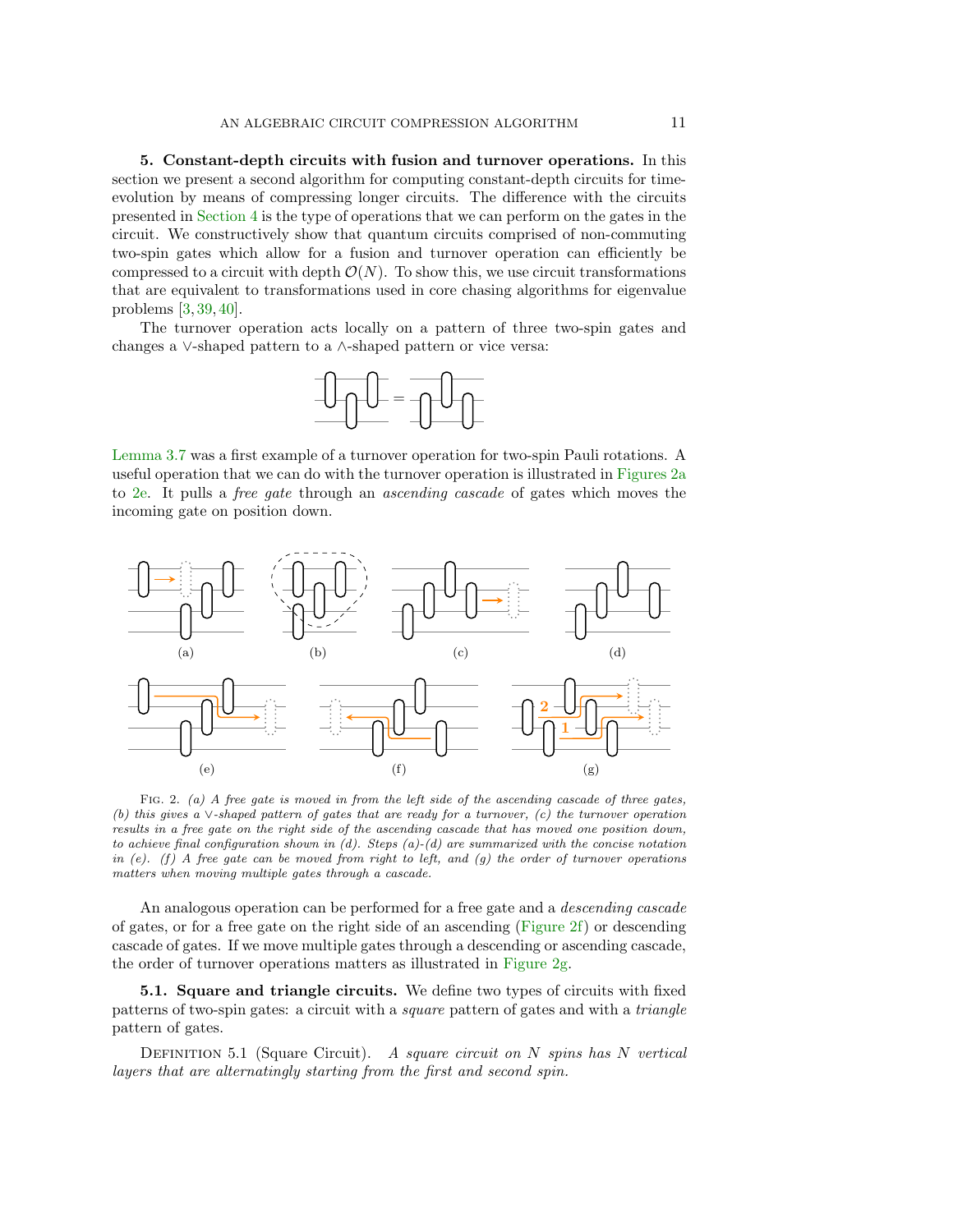DEFINITION 5.2 (Triangle Circuit). A triangle circuit on N spins has  $N-1$ descending cascades with the ith descending cascade starting from spin  $N - i$  and containing i two-spin gates.

[Figure 3](#page-11-0) illustrates square and triangular circuits for the odd and even number of spins. The number of gates in a square circuit is equal to the number of gates in a triangle pattern and scales quadratically as  $N(N-1)/2$ .

<span id="page-11-1"></span>

<span id="page-11-2"></span><span id="page-11-0"></span>FIG. 3. (a) Square and (b) triangle circuits for systems with 5 spins. (c) A square circuit on 6 spins and (d) the same square circuit with additional open space. (e) The three gates in the second ascending cascade of the square circuit are moved over to the bottom half using a total of 6 turnover operations, (f) finally the first gate is moved from the top left to bottom right using 4 turnover operations resulting in a triangle circuit for 6 spins.

Using the turnover operation, we can transform a square circuit into a triangle circuit. The algorithm for 6 spins is summarized in [Figure 3](#page-11-0) and generalizes to any even number of spins. In [Figure 3d](#page-11-1) we create sufficient open space in the square circuit such that we can use the turnover operation to move the top half of gates in the square circuit over to the bottom half in [Figure 3e,](#page-11-2) thereby creating the triangle circuit in [Figure 3f.](#page-11-0) With minor alterations the algorithm to convert a square to a triangle circuit can be extended to systems with an odd number of spins. Furthermore, all the turnover operations are reversible, which means that we can easily transform a triangle circuit back to a square circuit by reversing the algorithm. The computational complexity to go from a square to a triangle circuit on  $N$  spins or vice versa scales as  $\mathcal{O}(N^3)$ .

5.2. Merging gates with a triangle circuit. We will now proceed to show that a triangle is the minimal circuit for two-spin gates that allow for a turnover and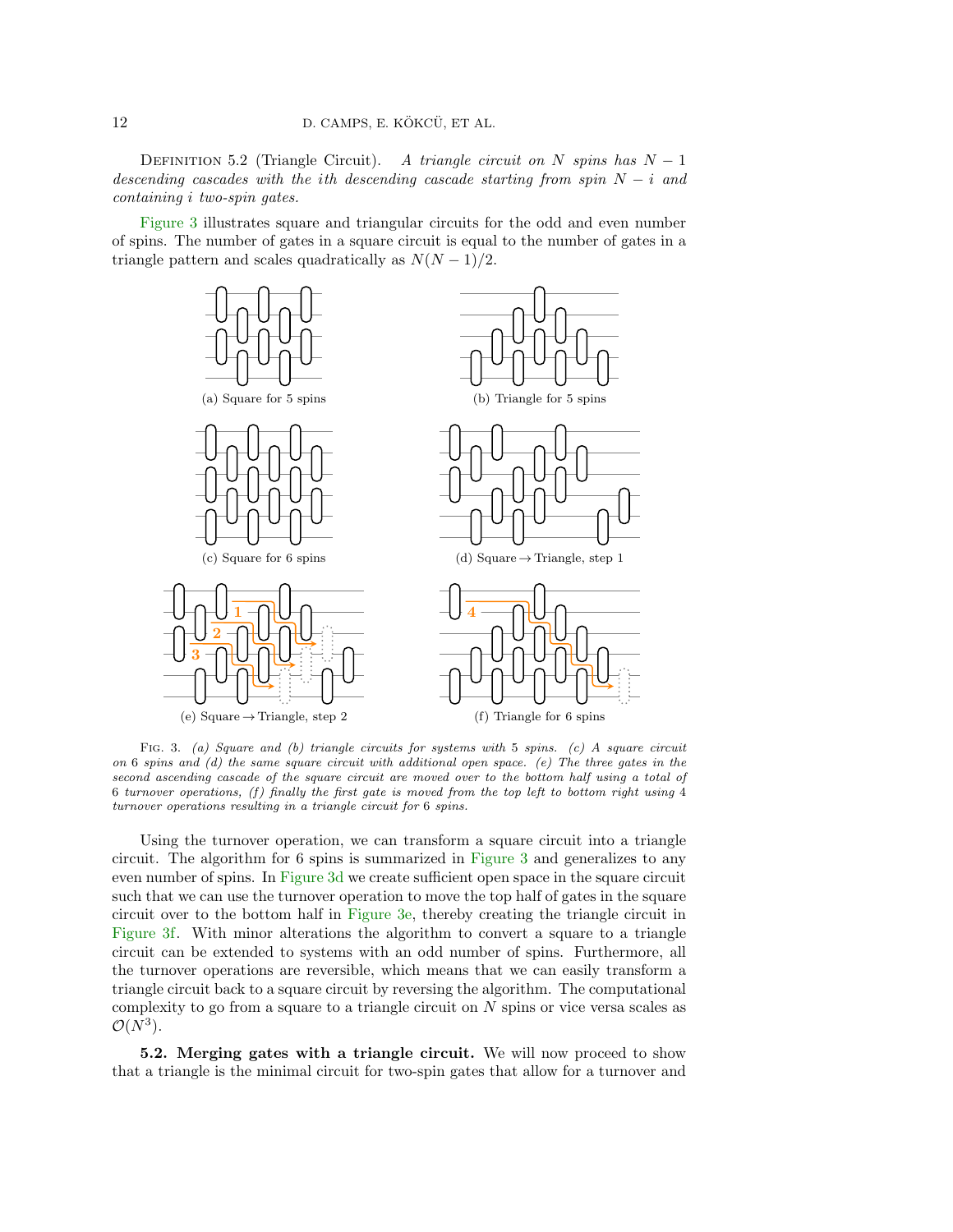fusion operation. This holds because every two-spin gate on either the left or right side of a triangle circuit can be repeatedly turned over with gates in the triangle circuit until it eventually can be fused with a gate at the bottom of the triangle circuit. This is illustrated in [Figures 4a](#page-12-0) and [4b](#page-12-1) for a 5-spin triangle circuit with a cascade of gates on both the left and right side.

For a Trotter-based implementation of a simulation circuit, the gates often come in vertical layers that act alternating on even and odd spins. In that case the annihilation of the gates acting on even spins can all be done in parallel, and the same is true for the gates acting on odd spins. This is shown in [Figures 4c](#page-12-2) and [4d.](#page-12-3)

<span id="page-12-3"></span><span id="page-12-2"></span><span id="page-12-1"></span><span id="page-12-0"></span>

Fig. 4. (a) Sequential annihilation of an ascending sequence of gates positioned to the left of a 5-spin triangle circuit through repeated turnover and fuse operations, (b) similar for a sequence of gates on the right of a 5-spin triangle circuit. A vertical layer of gates can be merged in parallel with a 6-spin triangle circuit by first merging all gates acting on odd spins (c) and afterwards merging the remaining gates on the even spins (d).

The average computational cost of merging a single gate with a triangle circuit scales as  $\mathcal{O}(N)$ , and the cost of merging a complete vertical layer of gates with a triangle is  $\mathcal{O}(N^2)$ . There is no difference in computational complexity between disordered and ordered Hamiltonians, both require  $\mathcal{O}(n_tN^2)$  operations to annihilate  $n_t$ time-step. For time-independent Hamiltonians, we can again reduce the complexity to  $\mathcal{O}(\log_2(n_t)N^2)$  by using the merging algorithm recursively.

5.3. Circuit compression algorithms. The complete circuit compression algorithms are outlined in [Algorithm 5.1](#page-13-1) for time-dependent Hamiltonians and in [Al](#page-13-2)[gorithm 5.2](#page-13-2) for the time-independent case. The input to [Algorithm 5.1](#page-13-1) is a Trotter circuit C on N spins with  $n_t$  time-steps or  $2n_t$  vertical layers. We assume that  $n_t > N/2$  as otherwise minimal depth is not reached. In line [1,](#page-13-3) we take the first  $N$  vertical layers out of  $C$  and transform it to triangle representation  $C'$ . The for loop runs over the remaining layers and merges them into  $C'$  using the approach of [Figures 4c](#page-12-2) and [4d.](#page-12-3) In the end  $C'$  is transformed back to a square circuit of depth  $N$ that is equivalent to the input circuit C with depth  $2n_t$ .

In the time-independent case, we first create a minimal depth square  $C'$  from the fixed time-step  $C_{TS}$  in line [2.](#page-13-4) This square is again transformed to a triangle that is repeatedly merged with itself in line [6](#page-13-5) by splitting the triangle into cascades and using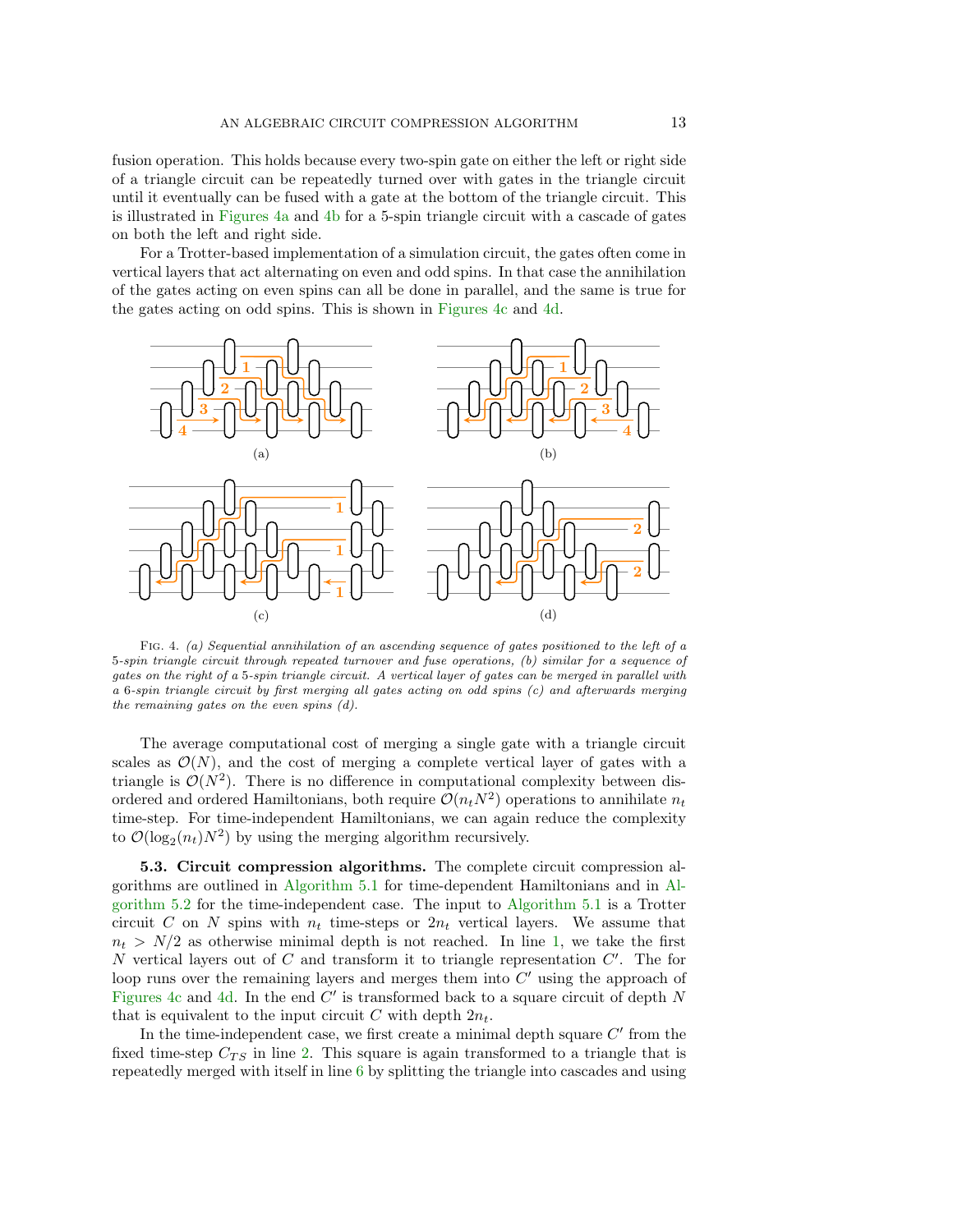Algorithm 5.1 Compression of time-dependent Hamiltonians

**Data:** Trotter circuit C on N spins with  $n_t$  time-steps,  $n_t > N/2$ . **Result:** Compressed  $N \times N$  Trotter circuit  $C'$  equivalent to C.

<span id="page-13-3"></span>1  $C'$  ← TriangleCircuit( $C[:, 1:N]$ ) 2 for  $l \leftarrow N + 1$  to  $2n_t$  do 3 | MergeLayer $(C', C[:, l])$ 4 end 5  $C'$  ← SquareCircuit( $C'$ )

<span id="page-13-1"></span>the method from [Figure 4b.](#page-12-1) This doubles the total simulation time in every loop.

Both algorithms end with a conversion to square format as this form has a shallower circuit depth compared to the triangle format. This makes square circuits better suited for NISQ devices, even though both circuits have the same number of gates.

Algorithm 5.2 Compression of time-independent Hamiltonians

<span id="page-13-4"></span>**Data:** Trotter circuit  $C_{TS}$  for a single time-step, total number of time-steps  $n_t =$  $2^{\tau} N/2$ . **Result:**  $N \times N$  Trotter circuit C' for  $n_t$  time-steps. // Fill  $C'$  to square form with  $N/2$  time-steps  $C_{TS}$ . 1 for  $l \leftarrow 1$  to  $N/2$  do  $2 \mid C'[:, l: l+1] \longleftarrow C_{TS}$ 3 end 4  $C'$  ← TriangleCircuit( $C'$ ) // Repeatedly merge  $C'$  with itself up to total time-steps of  $2^{\tau}N/2$ . 5 for  $t \leftarrow 1$  to  $\tau$  do 6 | MergeTriangle $(C', C')$ 7 end 8  $C'$  ← SquareCircuit( $C'$ )

<span id="page-13-5"></span><span id="page-13-2"></span><span id="page-13-0"></span>6. Kitaev chains and XY models. In this section we show that two classes of closely related Hamiltonians, respectively known as Kitaev chains and XY models, can be implemented with gates that satisfy the fusion and turnover conditions introduced in the previous section. It follows that the discretized time-evolution operator  $(2.3)$ can be implemented in a quantum circuit with depth  $\mathcal{O}(N)$  for these models.

<span id="page-13-7"></span>6.1. Kitaev chains. A Kitaev chain is a Hamiltonian of the form

(6.1) 
$$
H(t) = \sum_{i=1}^{N-1} J_i^{\alpha_i}(t) \sigma_i^{\alpha_i} \sigma_{i+1}^{\alpha_i},
$$

with the restriction that two neighboring spins i and  $i + 1$  have different type of interaction, i.e.  $\alpha_i \neq \alpha_{i+1}$ . For example,

<span id="page-13-6"></span>(6.2) 
$$
H(t) = J_1^y(t) \sigma_1^y \sigma_2^y + J_2^x(t) \sigma_2^x \sigma_3^x + J_3^z(t) \sigma_3^z \sigma_4^z + J_4^x(t) \sigma_4^x \sigma_5^x,
$$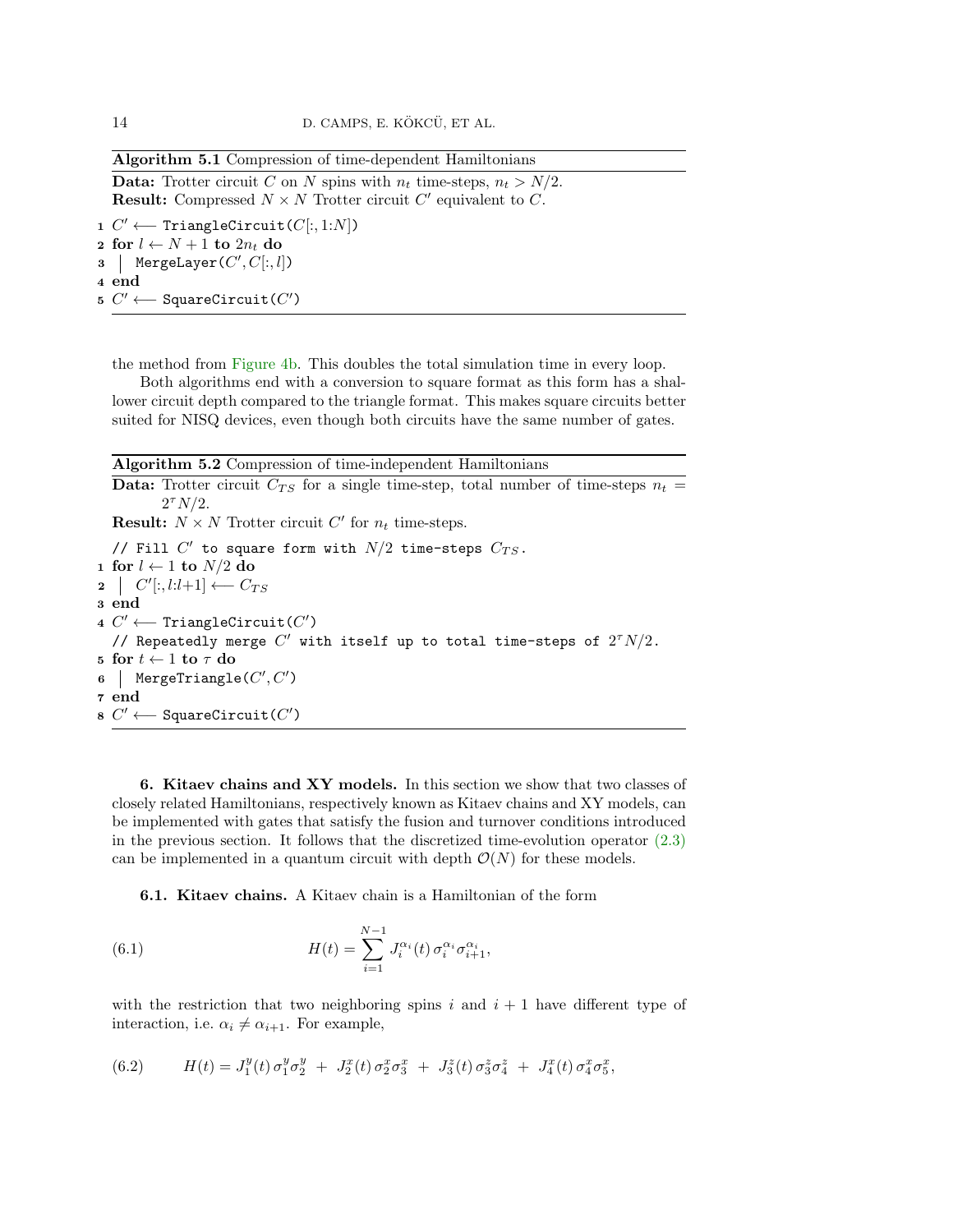is a 5-spin Kitaev chain. Using a Trotter decomposition in even and odd terms, we get the following approximation for a single time-step:

$$
U_{\tau}(\Delta t) = \exp(-iH(t)\Delta(t)),
$$
  
\n
$$
= \exp(-iH_{\text{even}}(t)\Delta(t)) \exp(-iH_{\text{odd}}(t)\Delta(t)) + \mathcal{O}(\Delta t^2),
$$
  
\n
$$
\approx R_2^{xx}(2J_2^x(t_{\tau})\Delta t) R_4^{xx}(2J_4^x(t_{\tau})\Delta t) R_1^{yy}(2J_1^y(t_{\tau})\Delta t) R_3^{zz}(2J_3^z(t_{\tau})\Delta t).
$$

This is illustrated in a circuit diagram on the left side of [Figure 5.](#page-14-0) A square circuit for the Hamiltonian [\(6.2\)](#page-13-6) that satisfies [Definition 5.1](#page-10-5) is shown in the middle of [Figure 5.](#page-14-0) It consists of two complete time-steps and a single vertical layer of gates acting on the odd spins. Using the turnover operation from [Lemma 3.7,](#page-8-1) we can use the algorithm from [Section 5.1](#page-10-6) to transform this square circuit to the equivalent triangle circuit shown on the right of [Figure 5.](#page-14-0) Remark that the number of gates of each type is changed due to [Lemma 3.7,](#page-8-1) but the type of gate acting on every pair of spins is pre-served. Afterwards, we can use the turnover and fusion operation from [Lemma 3.3](#page-6-0)[\(ii\)](#page-6-1) to compress the circuit to constant depth by means of [Algorithm 5.1](#page-13-1) or [Algorithm 5.2.](#page-13-2) This shows that we can always compress the circuit for the simulation of a Kitaev to square or triangle form.



FIG. 5. (a) A single time-step for the Kitaev chain  $(6.2)$ ,  $(b)$  a square circuit for this Kitaev chain, and (c) a triangle circuit for this Kitaev chain.

<span id="page-14-0"></span>6.2. XY models. The class of XY Hamiltonians is given by

<span id="page-14-1"></span>(6.3) 
$$
H(t) = \sum_{i=1}^{N-1} J_i^{\alpha}(t) \sigma_i^{\alpha} \sigma_{i+1}^{\alpha} + J_i^{\beta}(t) \sigma_i^{\beta} \sigma_{i+1}^{\beta}, \qquad \alpha, \beta \in \{x, y, z\},
$$

where  $\alpha \neq \beta$  and all parameters  $J_i^{\alpha}, J_i^{\beta}$  are nonzero. This class consists of XY, XZ, and YZ Hamiltonians for the appropriate choices of  $\alpha$  and  $\beta$ . If we split [\(6.3\)](#page-14-1) in  $H(t) = H_{\alpha\beta}(t) + H_{\beta\alpha}(t)$  with

$$
H_{\alpha\beta}(t) = \sum_{\text{odd }i} J_i^{\alpha}(t) \sigma_i^{\alpha} \sigma_{i+1}^{\alpha} + \sum_{\text{even }i} J_i^{\beta}(t) \sigma_i^{\beta} \sigma_{i+1}^{\beta},
$$
  

$$
H_{\beta\alpha}(t) = \sum_{\text{odd }i} J_i^{\beta}(t) \sigma_i^{\beta} \sigma_{i+1}^{\beta} + \sum_{\text{even }i} J_i^{\alpha}(t) \sigma_i^{\alpha} \sigma_{i+1}^{\alpha},
$$

we see that we have rewritten it as a sum of two regular Kitaev chains. Using the Trotter decomposition and circuit compression described in [Section 6.1](#page-13-7) for each of the two Kitaev chains  $H_{\alpha\beta}(t)$  and  $H_{\beta\alpha}(t)$ , we find that we can get a circuit for  $H(t)$ as a product of two triangle circuits for the Kitaev chain. This is illustrated in the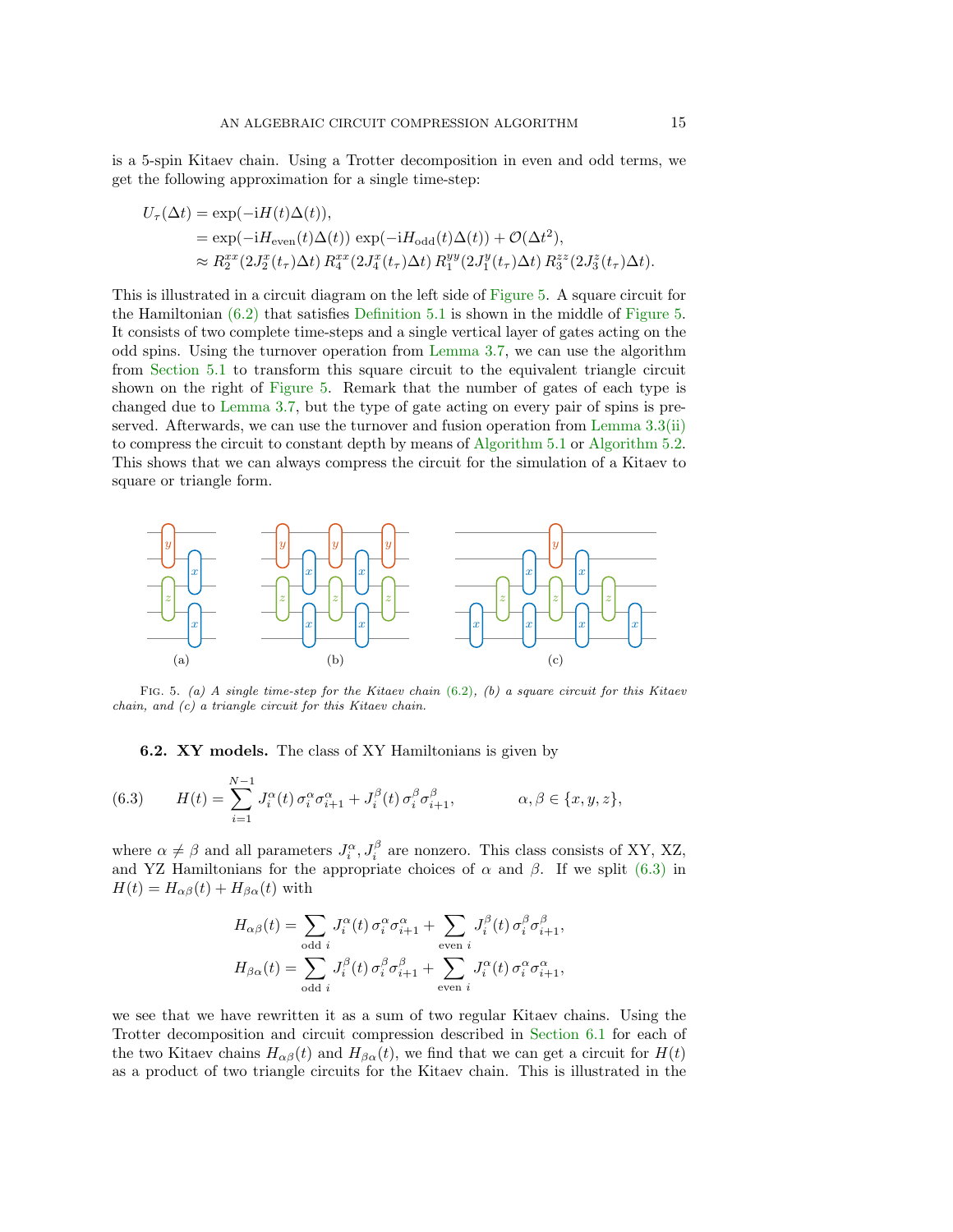first row of [Figure 6](#page-15-1) for the case of the XY model. It follows from the commutativity properties [\(i\)](#page-5-2) and [\(ii\)](#page-5-3) of [Lemma 3.2](#page-5-1) that we can combine these two Kitaev chains into one triangle circuit, as shown on the second row of [Figure 6.](#page-15-1) The gates in this circuit are two-axes rotation gates defined in [Lemma 3.4,](#page-6-2) and are a product of  $R^{xx}$ and  $R^{yy}$  rotations. Because of the commutativity of the two Kitaev chains, they can be simulated separately. However, for certain types of quantum hardware, a product of  $R^{xx}$  and  $R^{yy}$  rotations can be evaluated at approximately the same cost as a single two-spin Pauli rotation [\[7\]](#page-22-10). In that case it makes sense to simulate the two Kitaev chains simultaneously.

<span id="page-15-1"></span>

<span id="page-15-2"></span>FIG. 6. Triangle circuits for the Kitaev chains  $H_{XY}$  (a) and  $H_{YX}$  (b). (c) Combination of two Kitaev chains in a single triangle circuit for the complete XY model, (d) two-spin gates for XZ and YZ models.

The elementary gates for XY, XZ and YZ Hamiltonians are listed in [Figures 6c](#page-15-2) and [6d.](#page-15-1) Within each class, these gates can be fused and turned over by separating them into their two-spin Pauli rotations and using the results from [Section 3.](#page-4-0)

<span id="page-15-0"></span>7. Transverse-field XY and Ising models. In this section, we discuss the most general class of Hamiltonians for which our compression algorithm works. These are the TFXY Hamiltonians already introduced in [\(2.5\).](#page-4-1) In [Section 7.1](#page-15-3) we briefly discuss the case of the full TFXY model, but more details about the implementation of the fusion and turnover operation are deferred to [Section 8.](#page-16-0) [Section 7.2](#page-16-1) introduces the transverse-field Ising model (TFIM) as a special case of TFXY that can be treated separately under some conditions.

<span id="page-15-3"></span>7.1. TFXY model. The two-spin gates for TFXY, TFXZ, and TFYZ Hamiltonians are shown in [Figure 7.](#page-16-2) The existence of the TFXY fusion and turnover operations is proven in [\[22\]](#page-23-12) by considering the Hamiltonian algebras of 2- and 3-spin TFXY models and their Cartan decompositions. It is further shown that the TFXY fusion requires two turnovers of Euler decompositions of SU(2), [Lemma 3.6,](#page-7-0) and that a TFXY turnover can be done by invoking this lemma 32 times. In our compression algorithms we use more efficient implementations of the fusion and turnover operations described in [Section 8.](#page-16-0) With these two operations, we can use [Algorithms 5.1](#page-13-1)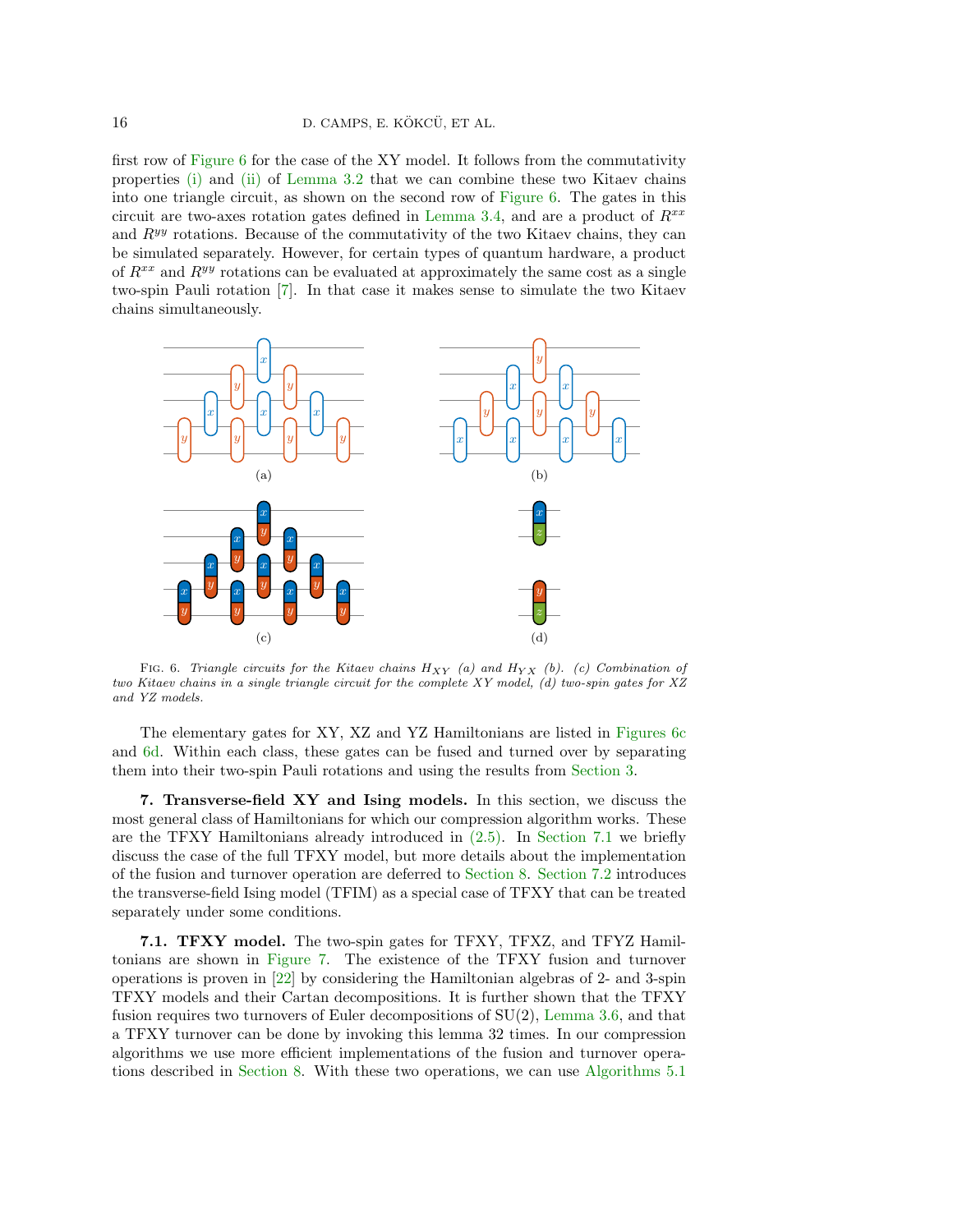<span id="page-16-2"></span>and [5.2](#page-13-2) to compress TFXY circuits.



FIG. 7. Two-spin gates for TFXY, TFXZ, and TFYZ Hamiltonians.

<span id="page-16-1"></span>7.2. TFIM model. The transverse-field Ising model is a special case of the TFXY Hamiltonian with only one non-zero coupling term,

(7.1) 
$$
H(t) = \sum_{i=1}^{N-1} J_i^{\alpha}(t) \sigma_i^{\alpha} \sigma_{i+1}^{\alpha} + \sum_{i=1}^{N} h_i^{\beta}(t) \sigma_i^{\beta}, \qquad \alpha, \beta \in \{x, y, z\},
$$

where  $\alpha \neq \beta$ . The most frequently studied cases in the literature are  $\alpha = x, \beta = z$ , and  $\alpha = z$ ,  $\beta = x$ . We present our discussion for the former case, but all results remain valid for other choices.

One straightforward approach for compressing a TFIM circuit is to use the more general TFXY gates from [Section 7.1](#page-15-3) and set the  $J<sup>y</sup>$  parameters to zero. While this leads to a valid compression algorithm, the  $J<sup>y</sup>$  parameters in the triangle circuit will become nonzero throughout the procedure as the gate



doesn't allow for fusion and turnover operations.

An alternative approach is to use [Lemma 3.8](#page-8-2) as a turnover operation for a TFIM Hamiltonian. In this setting, the turnover simultaneously operates on one- and twospin gates and the compression algorithm appears to be different from the algorithms in [Section 5,](#page-10-0) but it turns out that they are completely analogous. We illustrate the gist of the idea for a small example that draws a parallel between a 6-spin Kitaev chain and a 3-spin TFIM circuit in [Figure 8.](#page-17-0) We see that we can map the two-spin  $R^{zz}$  rotations from the Kitaev chain to the one-spin  $R^z$  rotations in the TFIM Hamiltonian and the  $R^{xx}$  rotations are mapped to  $R^{xx}$  rotations that mutually commute [\(Lemma 3.2\)](#page-5-1). Another interpretation is that every pair of consecutive spins in the Kitaev chain is combined to a single spin in the TFIM circuit. It follows from this mapping that we can use the algorithms from [Section 5](#page-10-0) together with [Lemmas 3.3](#page-6-0) and [3.8](#page-8-2) to compress TFIM circuits and transform them from square to triangle or vice versa. The total number of gates for a minimal representation of an N-spin TFIM circuit is  $N(2N-1)$ ,  $N^2$  of the gates are one-spin Pauli rotations,  $N(N-1)$  are two-spin Pauli rotations.

Depending on the details of the quantum hardware, it is important to remark that the cost of a single two-spin Pauli-X rotation can sometimes be considered approximately the same as the cost of a two-spin XY rotation since both require the same number of two qubit CNOT gates [\[7\]](#page-22-10). These are the main source of errors on many devices and in that case we expect the TFXY mapping to perform better. However, for other devices the  $R^{\alpha\alpha}$  transformations can be supported natively and the TFIM mapping might be preferable.

<span id="page-16-0"></span>8. Implementation details. We describe some relevant details of the numerical implementations of our fusion and turnover algorithms.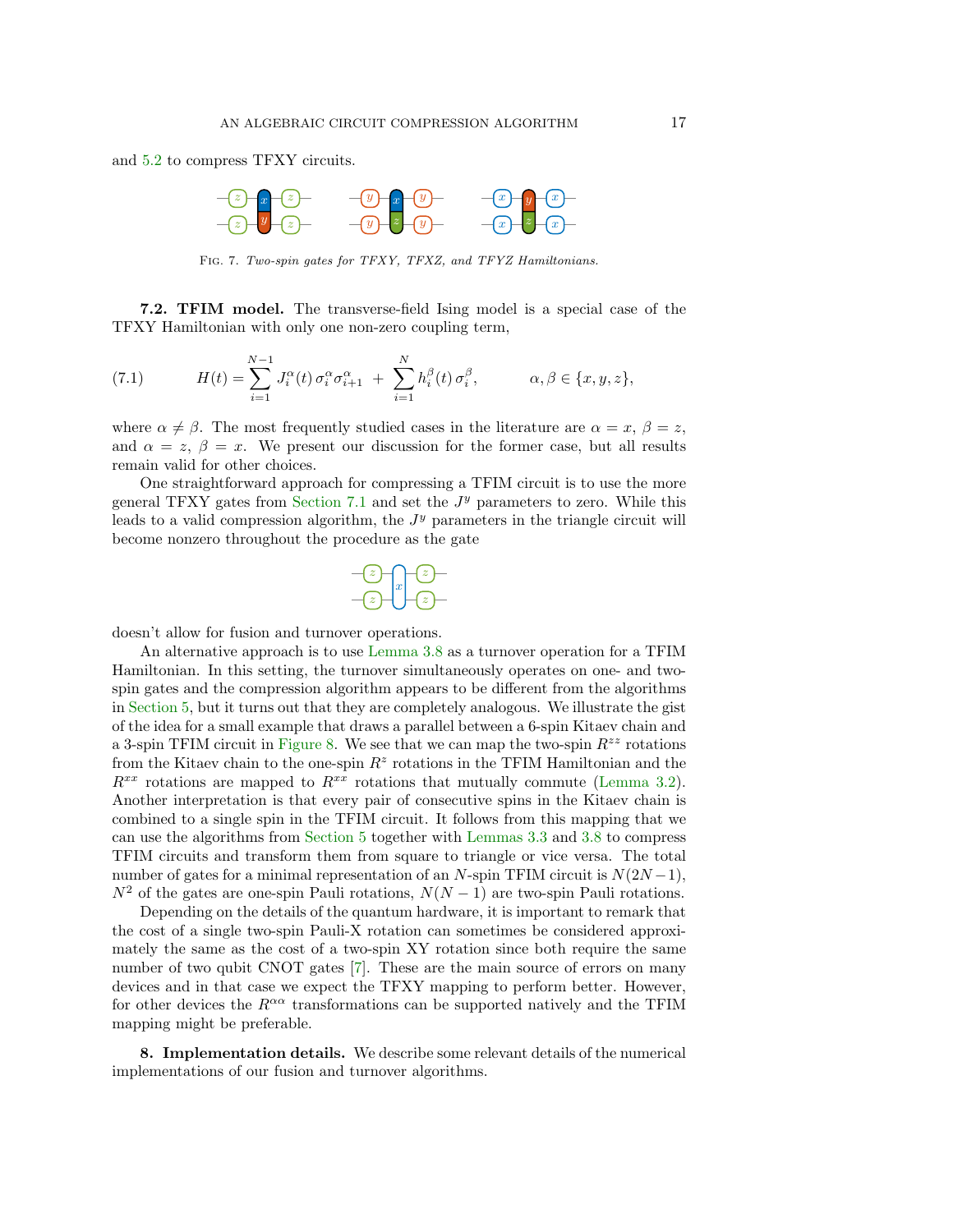

<span id="page-17-0"></span>FIG. 8. (a) A square circuit for a Kitaev chain with  $2N = 6$  spins and (b) the corresponding triangle circuit. These can be mapped to a (c) square circuit for a TFIM Hamiltonian for  $N = 3$ spins and (d) a triangle circuit for the TFIM Hamiltonian.

8.1. Storage. All Pauli rotations throughout the compression algorithms for Ising, Kitaev chains, XY, and TFIM models are stored by two doubles storing  $\cos(\theta/2)$ and  $\sin(\theta/2)$ . This avoids the numerical evaluation of (inverse) trigonometric functions, and instead we can rely on Givens rotation matrices in the turnover operations.

For the fusion of two compatible 1- or 2-spin Pauli rotations [\(Lemma 3.3\)](#page-6-0), we simply compute the first column of a product of two  $2 \times 2$  matrices.

**8.2. Turnover of SU(2).** The angles for an SU(2) turnover are given by  $(3.9)$ and [\(3.10\).](#page-7-3) Numerical evaluation of these formulas requires (inverse) trigonometric functions which can be avoided and replaced by Givens rotations leading to ideal numerical roundoff properties [\[3\]](#page-22-11).

As input to our SU(2) turnover routine, we have three Euler angles stored as

<span id="page-17-1"></span>
$$
(8.1) \qquad \left[\cos(\theta_0/2) \quad \sin(\theta_0/2)\right], \qquad \left[\cos(\theta_0/2) \quad \sin(\theta_0/2)\right], \qquad \left[\cos(\theta_0/2) \quad \sin(\theta_0/2)\right],
$$

or, in short,  $[c_a, s_a]$ ,  $[c_b, s_b]$ , and  $[c_c, s_c]$ . Without loss of generality, we form the first column of the corresponding  $SU(2)$  matrix  $(3.6)$  under the assumption that the Euler angles correspond to a YZY parametrization  $(3.11)$ ,  $R^{y}(\theta_1)R^{z}(\theta_2)R^{y}(\theta_3)$ . The  $(1, 1)$ element,  $\alpha = \alpha_r + i\alpha_i$ , and the  $(2, 1)$  element,  $\beta = \beta_r + i\beta_i$ , of the SU(2) matrix are in that case:

(8.2) 
$$
\alpha_r = c_b(c_a c_c - s_a s_c), \quad \alpha_i = -s_b(c_a c_c + s_a s_c), \beta_r = c_b(s_a c_c + c_a s_c), \quad \beta_i = -s_b(s_a c_c - c_a s_c),
$$

which we directly compute from our input Euler angles  $(8.1)$ . The dual Euler angles that we have to compute form a ZYZ decomposition  $(3.8)$  of the same SU(2) matrix, so they have to sayisfy:

<span id="page-17-2"></span>(8.3) 
$$
\alpha_r = c_2(c_1c_3 - s_1s_3), \quad \alpha_i = -c_2(s_1c_3 + c_1s_3), \beta_r = s_2(c_1c_3 + s_1s_3), \quad \beta_i = s_2(s_1c_3 - c_1s_3).
$$

It follows from [\(3.8\)](#page-7-1) and [\(8.3\)](#page-17-2) that we can compute  $c_2 = |\alpha| = \sqrt{\alpha_r^2 + \alpha_i^2}$  and  $s_2 =$  $|\beta| = \sqrt{\beta_r^2 + \beta_i^2}$ , which is properly normalized as  $|\alpha|^2 + |\beta|^2 = 1$  by [\(3.6\).](#page-6-3)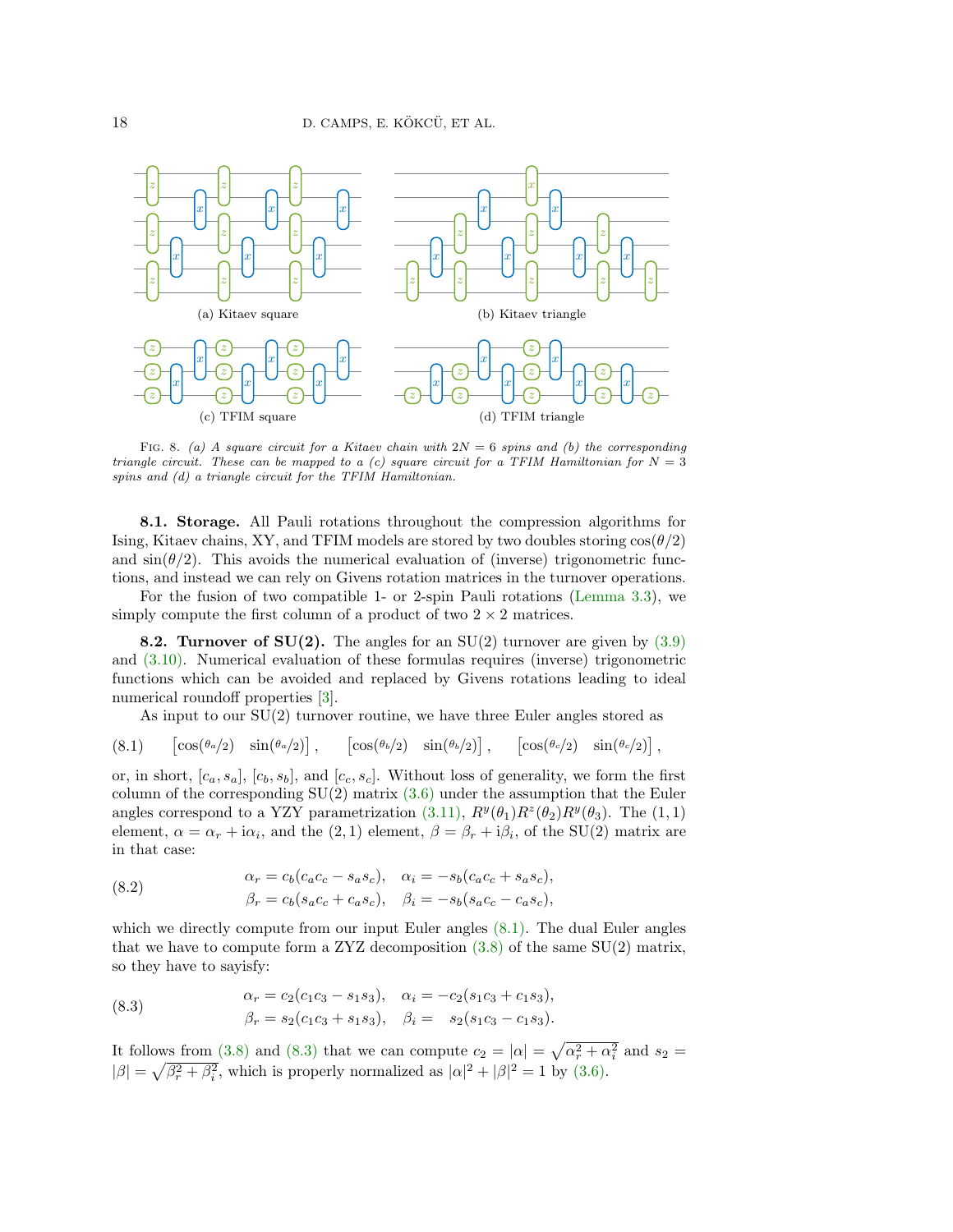Next, we get from  $(8.3)$  that we can compute  $[c_1, s_1]$  and  $[c_3, s_3]$  from two Givens rotation matrices that introduce zeros in, respectively,  $v_1$  or  $v'_1$ , and  $v_3$  or  $v'_3$ ,

(8.4) 
$$
v_1 = \begin{bmatrix} \alpha_r/c_2 + \beta_r/s_2 \\ -\alpha_i/c_2 + \beta_i/s_2 \end{bmatrix}, \quad v'_1 = \begin{bmatrix} -\alpha_i/c_2 - \beta_i/s_2 \\ \beta_r/s_2 - \alpha_r/c_2 \end{bmatrix},
$$

$$
v_3 = \begin{bmatrix} -\alpha_i/c_2 + \beta_i/s_2 \\ -\alpha_r/c_2 + \beta_r/s_2 \end{bmatrix}, \quad v'_3 = \begin{bmatrix} \alpha_r/c_2 + \beta_r/s_2 \\ -\alpha_i/c_2 - \beta_i/s_2 \end{bmatrix}.
$$

To ensure the lowest relative error, we choose the vector with largest norm between  $v_1$  and  $v'_1$ , and similar for  $v_3$  and  $v'_3$ . It follows from the roundoff properties of Givens rotation matrices [\[3\]](#page-22-11) that this algorithm computes the dual Euler angles  $[c_1, s_1], [c_2, s_2]$ and  $[c_3, s_3]$  to high relative accuracy.

8.3. TFXY gates. A TFXY gate is parametrized by six angles and has the following matrix representation,

<span id="page-18-1"></span>(8.5) 
$$
U_{\text{TFXY}} = \frac{\begin{vmatrix} \theta_1 & \theta_3 & \theta_5 \\ \hline z & \overline{z} \end{vmatrix}}{\begin{vmatrix} \theta_2 & \theta_4 & \theta_6 \end{vmatrix}} = \begin{bmatrix} \alpha & & -\overline{\delta} \\ \beta & -\overline{\gamma} & \\ \delta & & \overline{\beta} & \\ \delta & & \overline{\alpha} \end{bmatrix},
$$

where the matrix entries are given by

<span id="page-18-0"></span>(8.6)  
\n
$$
\alpha = \cos((\theta_3 - \theta_4)/2) e^{-i(\theta_1 + \theta_2 + \theta_5 + \theta_6)/2},
$$
\n
$$
\beta = \cos((\theta_3 + \theta_4)/2) e^{-i(\theta_1 - \theta_2 + \theta_5 - \theta_6)/2},
$$
\n
$$
\gamma = -i \sin((\theta_3 + \theta_4)/2) e^{-i(\theta_1 - \theta_2 - \theta_5 + \theta_6)/2},
$$
\n
$$
\delta = -i \sin((\theta_3 - \theta_4)/2) e^{-i(\theta_1 + \theta_2 - \theta_5 - \theta_6)/2}.
$$

It can be shown that both the outer  $2 \times 2$  matrix  $\left[\frac{\alpha}{\delta} - \overline{\delta}\right]$  and the inner  $2 \times 2$  matrix  $\begin{bmatrix} \beta & -\bar{\gamma} \\ \gamma & \bar{\beta} \end{bmatrix}$  form SU(2) by mapping the matrix elements to two independent ZYZ decompositions [\(3.8\).](#page-7-1) In our implementation, we store a TFXY gate by the four complex numbers  $\alpha$ ,  $\beta$ ,  $\gamma$ , and  $\delta$  which can be easily computed form the angles via [\(8.6\).](#page-18-0) The values  $\alpha$ ,  $\beta$ ,  $\gamma$ , and  $\delta$  can easily be converted back to a parametrization with six angles.

Unitary  $4 \times 4$  matrices that have the nonzero pattern of the matrix in  $(8.5)$  are also known as matchgates [\[7\]](#page-22-10). Matchgates can be permuted to a block-diagonal matrix by the following permutation matrix:

(8.7) 
$$
P_{\oplus} = \begin{bmatrix} 1 & & & \\ & 1 & & \\ & & 1 & \\ & & & 1 \end{bmatrix}, \qquad P_{\oplus}^T = \begin{bmatrix} 1 & & & \\ & 1 & & \\ & & 1 & \\ & & 1 & \end{bmatrix}.
$$

We get that,

<span id="page-18-2"></span>
$$
(8.8) \t P_{\oplus} \begin{bmatrix} \alpha & -\bar{\delta} \\ \beta & \gamma & \bar{\beta} \\ \delta & \alpha & \bar{\alpha} \end{bmatrix} P_{\oplus}^T = \begin{bmatrix} \alpha & -\bar{\delta} \\ \delta & \bar{\alpha} \\ \gamma & \beta \end{bmatrix} = \begin{bmatrix} \alpha & -\bar{\delta} \\ \delta & \bar{\alpha} \end{bmatrix} \oplus \begin{bmatrix} \beta & -\bar{\gamma} \\ \gamma & \bar{\beta} \end{bmatrix}.
$$

In what follows, we use the notation  $TFXY(A, B)$ , where  $A, B \in SU(2)$ , to denote the TFXY gate with its outer  $2 \times 2$  SU(2) matrix equal to A and its middle  $2 \times 2$  SU(2)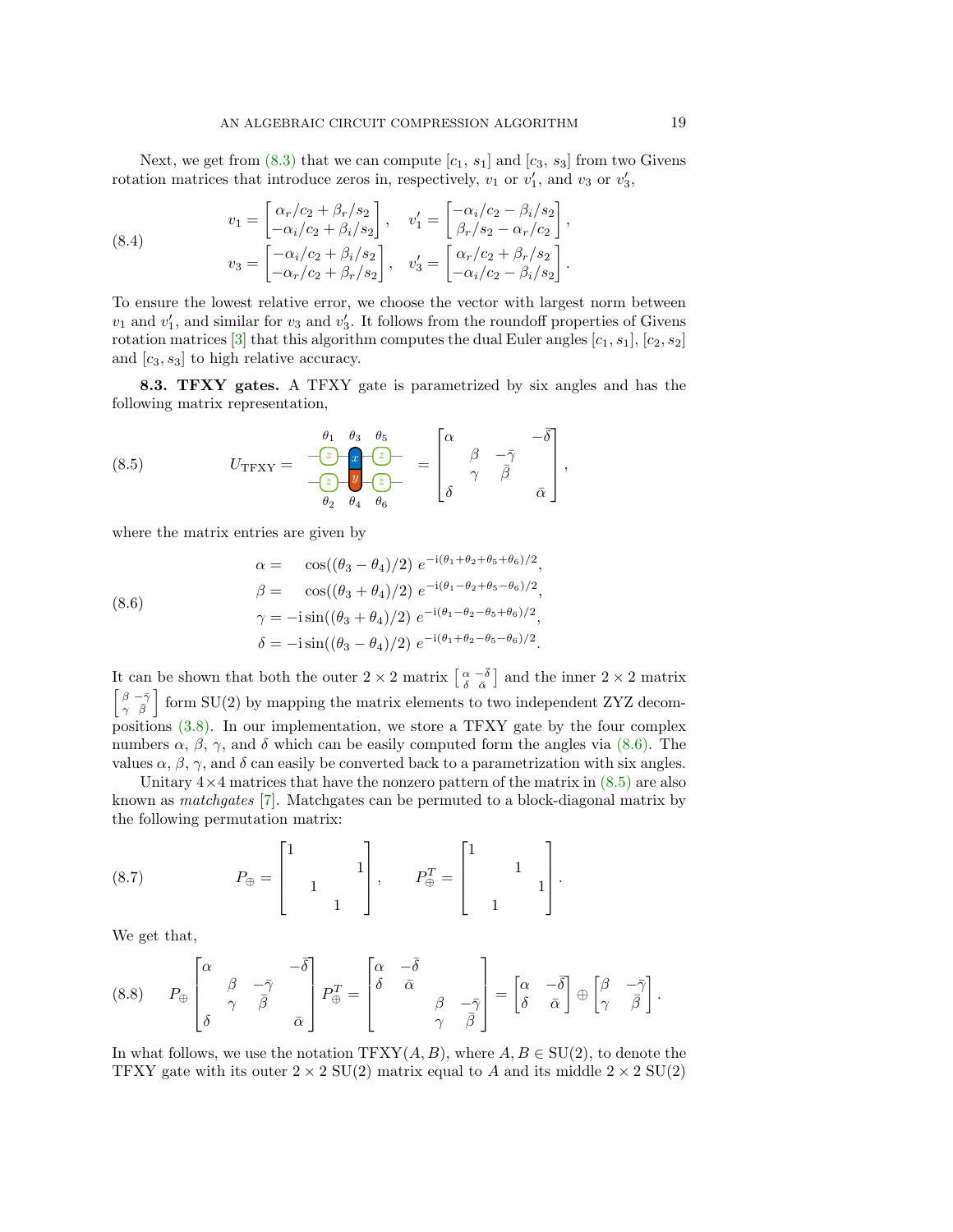matrix equal to  $B$ . With this notation, we can rewrite  $(8.8)$  in schematic notation as

$$
\boxed{P_{\oplus}^T \boxed{\text{TFXY}(A,B)} \boxed{P_{\oplus}} = \boxed{A \oplus B} .}
$$

The fusion of two TFXY gates can thus simply be computed as the matrix product of two  $2 \times 2$  matrices:

$$
\text{TFXY}(A,B)=\text{TFXY}(A_1,B_1)\text{ TFXY}(A_2,B_2), \quad \Longleftrightarrow \quad A=A_1A_2, \ B=B_1B_2.
$$

Two sets of three TFXY gates satisfy a turnover relation if,

<span id="page-19-2"></span>
$$
(8.9) \frac{\boxed{\text{TFXY}(A,B)}{\text{TFXY}(C,D)} \frac{\boxed{\text{TFXY}(E,F)}}{\boxed{\text{TFXY}(U,V)}} = \frac{\boxed{\text{TFXY}(W,X)}{\text{TFXY}(V,Z)} \frac{\boxed{\text{TFXY}(W,X)}}{\text{TFXY}(Y,Z)}
$$

.

We will present how we numerically compute the turnover transformation for TFXY matrices. For every  $A, B \in SU(2)$ , we have that,

<span id="page-19-0"></span>(8.10) 
$$
P_{\oplus}^T \boxed{\text{TFXY}(A, B)} \quad P_{\oplus} = \boxed{A \oplus B} = A \oplus B \oplus A \oplus B,
$$

which is a block-diagonal matrix with repeated blocks on the diagonal. Similarly, from carrying out the matrix multiplication, we find that,

<span id="page-19-1"></span>(8.11) 
$$
\underbrace{\text{TFXY}(A,B)}_{\mathcal{P}_{\oplus}^T} \underbrace{\begin{bmatrix} \text{TFXY}(A,B) \end{bmatrix}}_{\mathcal{P}_{\oplus}^T} = \begin{bmatrix} \alpha_{\beta} & \alpha_{\beta - \bar{\gamma}} & -\bar{\delta} \\ \alpha_{\beta - \bar{\gamma}} & \bar{\delta} \\ \gamma_{\delta} & \bar{\delta} & \bar{\delta} \\ \delta & \bar{\delta} & \bar{\delta} \end{bmatrix},
$$

for  $A = \begin{bmatrix} \alpha & -\bar{\delta} \\ \delta & \bar{\alpha} \end{bmatrix}$  and  $B = \begin{bmatrix} \beta & -\bar{\gamma} \\ \gamma & \bar{\beta} \end{bmatrix}$ .

It follows from [\(8.10\)](#page-19-0) and [\(8.11\)](#page-19-1) that in the permuted basis,  $I_2 \otimes P_{\oplus}$ , the TFXY turnover equation [\(8.9\)](#page-19-2) becomes a matrix equation involving matrices of the following nonzero structure:



The squares and circles indicate the elements from each  $SU(2)$  matrix that make up the TFXY gate. To go from the factorization on the left-hand side to the factorization on the right-hand side ( $\vee$  to  $\wedge$ ), we form the product of the three unitaries on the left-hand side and block-divide this unitary matrix Q as

$$
\begin{bmatrix} Q_{11} & & & Q_{14} \\ & Q_{22} & Q_{23} & \\ & Q_{32} & Q_{33} & \\ Q_{41} & & & Q_{44} \end{bmatrix} = \begin{bmatrix} * & * & * & * & * & * \\ * & * & * & * & * & * \\ * & * & * & * & * \\ * & * & * & * & * \\ * & * & * & * & * \\ * & * & * & * & * \end{bmatrix}
$$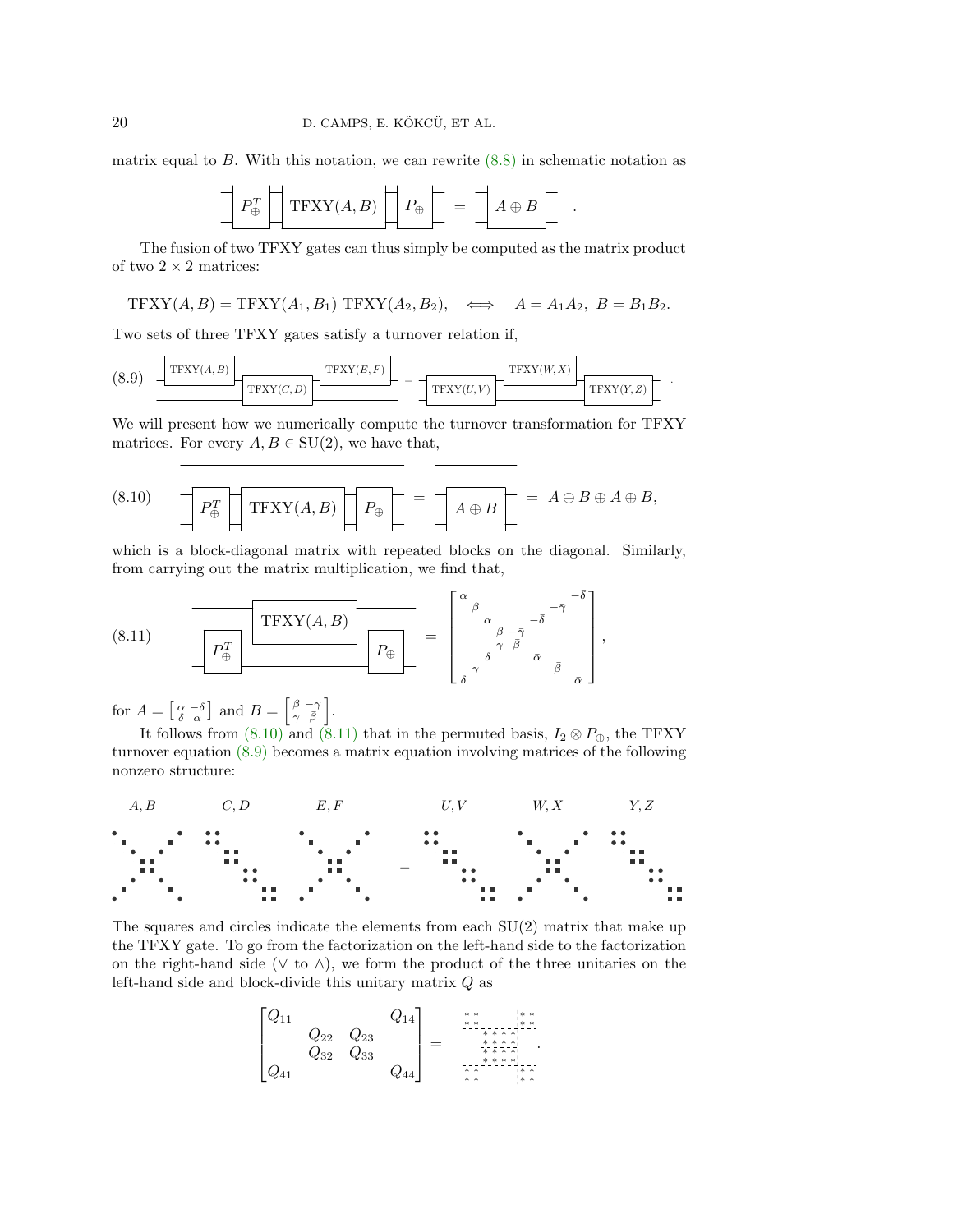This unitary matrix has a lot of structure that we exploit. The four  $2 \times 2$  matrix pairs  $(Q_{11}, Q_{33}), (Q_{22}, Q_{44}), (Q_{23}, Q_{41}), (Q_{14}, Q_{32})$  are all of the form:

(8.12) 
$$
\left( \begin{bmatrix} a & b \\ c & d \end{bmatrix}, \begin{bmatrix} \bar{d} & -\bar{c} \\ -\bar{b} & \bar{a} \end{bmatrix} \right).
$$

This means that we only have to compute four  $2\times 2$  matrices to construct Q. Furthermore, it can be shown that matrix pairs of this form can always be simultaneously (anti-)diagonalized. A second property that we use, is that the four diagonal blocks are of equal norm, and similarly the four blocks on the anti-diagonal are of equal norm. To compute the turnover, we have to compute the following four coupled matrix decompositions:

$$
U^*(Q_{11}, Q_{33})Y^* = ([^{w_{11}}_{x_{11}}], [^{x_{22}}_{w_{22}}]), \quad V^*(Q_{22}, Q_{44})Z^* = ([^{w_{11}}_{x_{11}}], [^{x_{22}}_{w_{22}}]),
$$
  

$$
U^*(Q_{14}, Q_{32})Z^* = ([^{w_{12}}_{x_{12}}], [^{w_{21}}_{w_{21}}]), \quad V^*(Q_{23}, Q_{41})Y^* = ([^{w_{11}}_{x_{12}}], [^{w_{21}}_{w_{21}}]),
$$

in such a way that the ordering of the (anti-)diagonalizations is consistent and that they share the same eigenvectors.

Our numerical algorithm depends on the ratio between  $||Q_{i,i}||_2$  and  $||Q_{k,5-k}||_2$ . If  $||Q_{i,i}||_2 \leq ||Q_{k,5-k}||_2$ , we start with computing SU(2) matrices U and Y that diagonalize  $(Q_{11}, Q_{33})$ . Keeping Y fixed, we compute V that anti-diagonalizes  $(Q_{23}, Q_{41})Y^*$ . Finally keeping V fixed, we compute Z that diagonalizes  $V^*(Q_{22}, Q_{44})$ . If  $||Q_{i,i}||_2 >$  $||Q_{k,5-k}||_2$ , we start with computing SU(2) matrices V and Y that anti-diagonalize  $(Q_{23}, Q_{41})$ . Keeping Y fixed, we compute U that diagonalizes  $(Q_{11}, Q_{33})Y^*$ . Finally keeping U fixed, we compute Z that anti-diagonalizes  $U^*(Q_{14}, Q_{32})$ .

Afterwards, the  $SU(2)$  matrices W and X are determined from the (anti-)diagonal elements of the (anti-)diagonalized matrices. To compute the turnover in the other direction ( $\wedge$  to  $\vee$ ), from the right-hand side of [\(8.9\)](#page-19-2) to the left-hand side, we simply interchange the roles of the first and third spins. This is just a permutation of the  $8 \times 8$  unitary. During our extensive numerical tests we observed that this algorithm always computes the TFXY turnover up to high relative accuracy.

<span id="page-20-0"></span>9. Numerical examples. All numerical experiments are performed on a AMD Ryzen Threadripper 3990X 64-Core Processor @ 2.9 GHz with 256 GB RAM. Our experiments can be reproduced with the F3C++ code [\[12,](#page-22-6) [37\]](#page-23-7).

For our first numerical experiment, we compressed Trotter circuits for XY and TFXY models with randomly generated angles sampled from the standard normal distribution to benchmark the speed and accuracy of our algorithms. [Figure 9](#page-21-1) shows the cubic scaling of transforming the circuit between square and triangle representation and back, and the quadratic scaling of merging a time-step with a triangle circuit. Both algorithms easily scale up to  $\mathcal{O}(10^3)$  spins, which is well beyond the capabilities of current quantum hardware. The compression of a full TFXY model, based on the simultaneous diagonalization algorithm for the turnover operation, is about a factor of 10 slower than compressing an XY model, which uses two  $SU(2)$  turnovers. The TFXY turnover can alternatively be implemented with  $32 \text{ SU}(2)$  turnovers  $[22]$ , hence the simultaneous diagonalization approach is 1.5 times faster. [Figure 10](#page-21-2) displays the Frobenius norm difference between the unitary of the full Trotter circuit  $Q_f$ , and the unitary of the compressed Trotter circuit  $Q_c$  in function of the number of time-steps for systems up to 10 spins. We observe that our compression algorithm achieves high accuracy in all cases and that the rounoff error grows sub-linearly.

For our final numerical experiment, we report the error on the compression algorithms for the adiabatic state preparation experiment presented in [\[22\]](#page-23-12). In this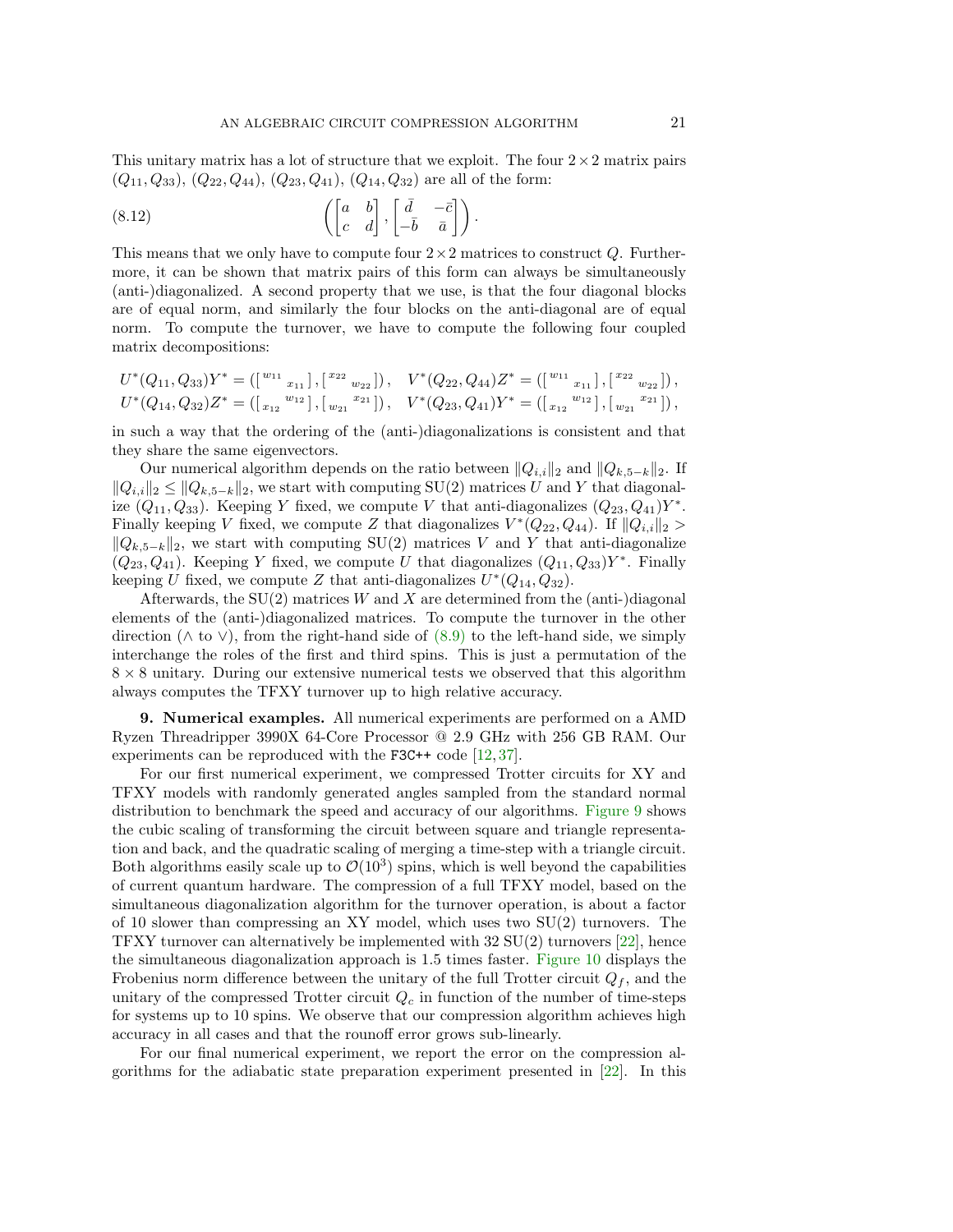<span id="page-21-1"></span>

FIG. 9. Scaling for compression of XY and TFXY models in function of number of spins.

<span id="page-21-2"></span>

FIG. 10. Maximum Frobenius error on 100 randomly generated compressed circuits  $(Q_c)$  compared to full circuits for XY and TFXY models in function of number of time-steps.

experiment, the ground state of a classical Ising model, that is easy to prepare, is evolved adiabatically to the ground state of a TFIM Hamiltonian. The experiment in [\[22\]](#page-23-12) is performed for a 5-spin system with two different time-steps  $\Delta t$ , 0.05 and 0.25, and  $n_t$  respectively chosen as 1200 and 240 such that the final simulation time is the same. The first option leads to a significantly smaller Trotter error but to a slightly higher numerical error on the compressed circuit due to roundoff accumulation as five times more time-steps have to be merged. The total error remains small in all cases.

<span id="page-21-0"></span>10. Conclusions. We presented a fast and accurate quantum circuit synthesis algorithm that is suitable for compressing circuits to simulate certain classes of spin Hamiltonians known as free fermionizable models on current generation quantum devices. Our algorithms are based on matrix factorizations and easily scale up to  $\mathcal{O}(10^3)$  spins as we make use of localized circuit transformations that allow us to keep the  $2^N \times 2^N$  unitary matrix in factorized form throughout the algorithm. Furthermore, we can make the Trotter error as small as required without increasing the circuit depth. Numerical experiments showed that our turnover routines based on Givens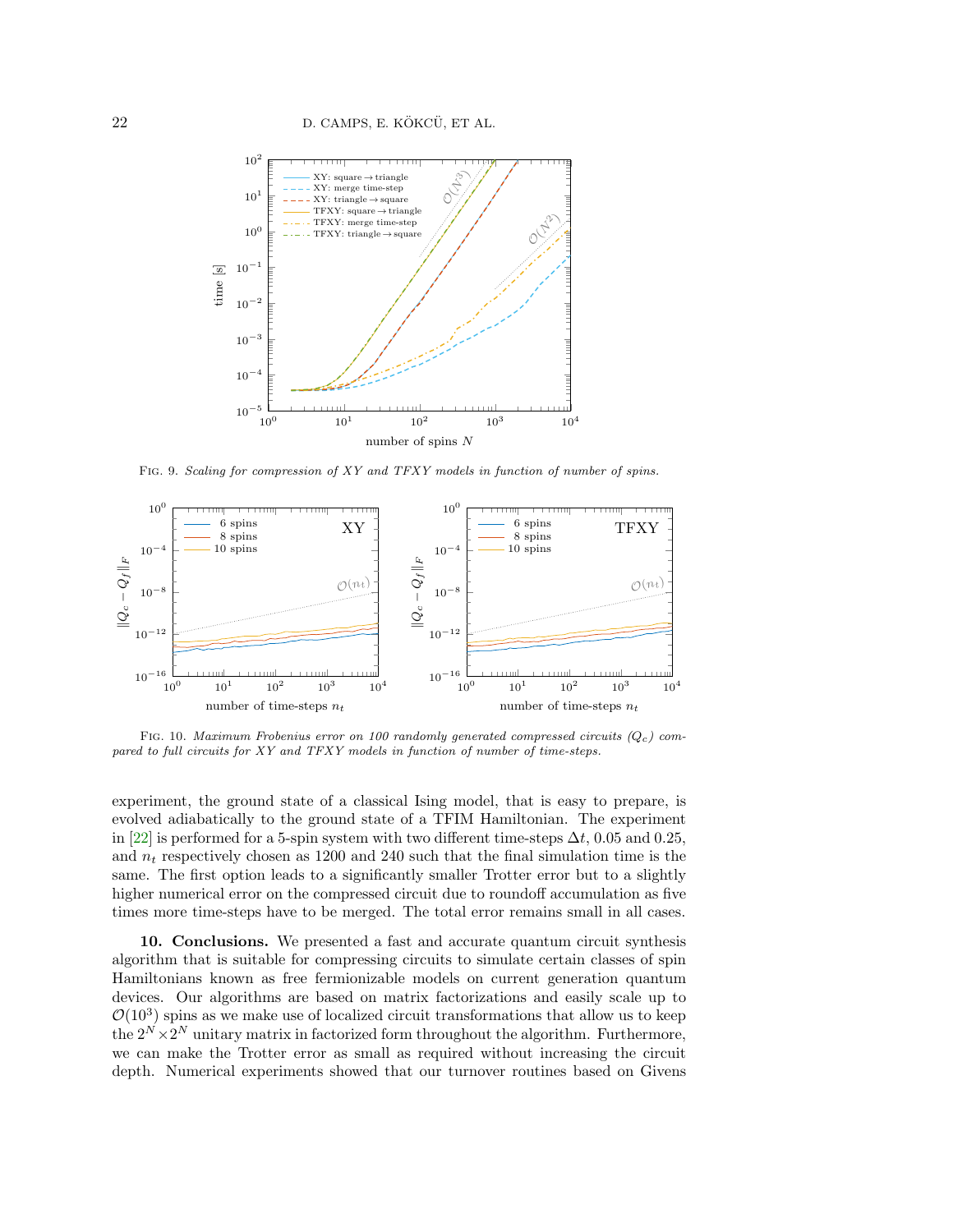

FIG. 11. Frobenius error on compressed circuit ( $Q_c$ ) compared to full circuits ( $Q_f$ ) for the adiabatic state preparation experiment presented in [\[22\]](#page-23-12).

rotation matrices and simultaneous (anti-)diagonalization behave backward stable. Our approach is not limited to Hamiltonian simulation, any quantum circuit partially comprised of the gates that we discussed admits local fusion and turnover operations. We provide reference implementations that are readily available and can be used to improve existing quantum compilers and transpilers.

## REFERENCES

- <span id="page-22-0"></span>[1] F. Arute, K. Arya, R. Babbush, D. Bacon, J. C. Bardin, et al., Quantum supremacy using a programmable superconducting processor, Nature, 574 (2019), pp. 505–510, [https:](https://doi.org/10.1038/s41586-019-1666-5) [//doi.org/10.1038/s41586-019-1666-5.](https://doi.org/10.1038/s41586-019-1666-5)
- <span id="page-22-7"></span>[2] F. Arute, K. Arya, R. Babbush, D. Bacon, J. C. Bardin, et al., Hartree-Fock on a superconducting qubit quantum computer, Science, 369 (2020), [https://doi.org/10.1126/](https://doi.org/10.1126/science.abb9811) [science.abb9811.](https://doi.org/10.1126/science.abb9811)
- <span id="page-22-11"></span>[3] J. L. Aurentz, T. Mach, L. Robol, R. Vandebril, and D. S. Watkins, Core-Chasing Algorithms for the Eigenvalue Problem, Fundamentals of Algorithms, SIAM, 2018.
- <span id="page-22-1"></span>[4] A. Barenco, C. H. Bennett, R. Cleve, D. P. DiVincenzo, N. Margolus, et al., Elementary gates for quantum computation, Phys. Rev. A, 52 (1995), pp. 3457–3467, [https://doi.org/10.1103/physreva.52.3457.](https://doi.org/10.1103/physreva.52.3457)
- <span id="page-22-5"></span>[5] R. Barends, A. Shabani, L. Lamata, J. Kelly, A. Mezzacapo, et al., Digitized adiabatic quantum computing with a superconducting circuit, Nature,  $534$  (2016), pp. 222–226, [https:](https://doi.org/10.1038/nature17658) [//doi.org/10.1038/nature17658.](https://doi.org/10.1038/nature17658)
- <span id="page-22-3"></span>[6] L. Bassman, M. Urbanek, M. Metcalf, J. Carter, A. F. Kemper, et al., Simulating quantum materials with digital quantum computers, 2021, [https://arxiv.org/abs/2101.08836.](https://arxiv.org/abs/2101.08836)
- <span id="page-22-10"></span>[7] L. Bassman, R. Van Beeumen, E. Younis, E. Smith, C. Iancu, et al., Constant-depth circuits for dynamic simulations of materials on quantum computers, 2021, [https://arxiv.](https://arxiv.org/abs/2103.07429) [org/abs/2103.07429.](https://arxiv.org/abs/2103.07429)
- <span id="page-22-4"></span>[8] B. Bauer, S. Bravyi, M. Motta, and G. K.-L. Chan, Quantum algorithms for quantum chemistry and quantum materials science, Chem. Rev., 120 (2020), pp. 12685–12717, [https:](https://doi.org/10.1021/acs.chemrev.9b00829) [//doi.org/10.1021/acs.chemrev.9b00829.](https://doi.org/10.1021/acs.chemrev.9b00829)
- <span id="page-22-8"></span>[9] D. W. Berry, A. M. Childs, R. Cleve, R. Kothari, and R. D. Somma, Simulating Hamiltonian dynamics with a truncated Taylor series, Phys. Rev. Lett., 114 (2015), p. 090502, [https://doi.org/10.1103/PhysRevLett.114.090502.](https://doi.org/10.1103/PhysRevLett.114.090502)
- <span id="page-22-9"></span>[10] D. W. Berry, A. M. Childs, and R. Kothari, Hamiltonian simulation with nearly optimal dependence on all parameters, FOCS, 2015-Decem (2015), pp. 792–809, [https://doi.org/](https://doi.org/10.1109/FOCS.2015.54) [10.1109/FOCS.2015.54.](https://doi.org/10.1109/FOCS.2015.54)
- <span id="page-22-2"></span>[11] D. CAMPS AND R. VAN BEEUMEN, Approximate quantum circuit synthesis using block encodings, Phys. Rev. A, 102 (2020), p. 52411, [https://doi.org/10.1103/PhysRevA.102.052411.](https://doi.org/10.1103/PhysRevA.102.052411)
- <span id="page-22-6"></span>[12] D. Camps and R. Van Beeumen, F3C, 2021, [https://doi.org/10.5281/zenodo.5160761,](https://doi.org/10.5281/zenodo.5160761) [https:](https://github.com/QuantumComputingLab/f3c) [//github.com/QuantumComputingLab/f3c](https://github.com/QuantumComputingLab/f3c) (accessed 2021/08/04). Version 0.1.0.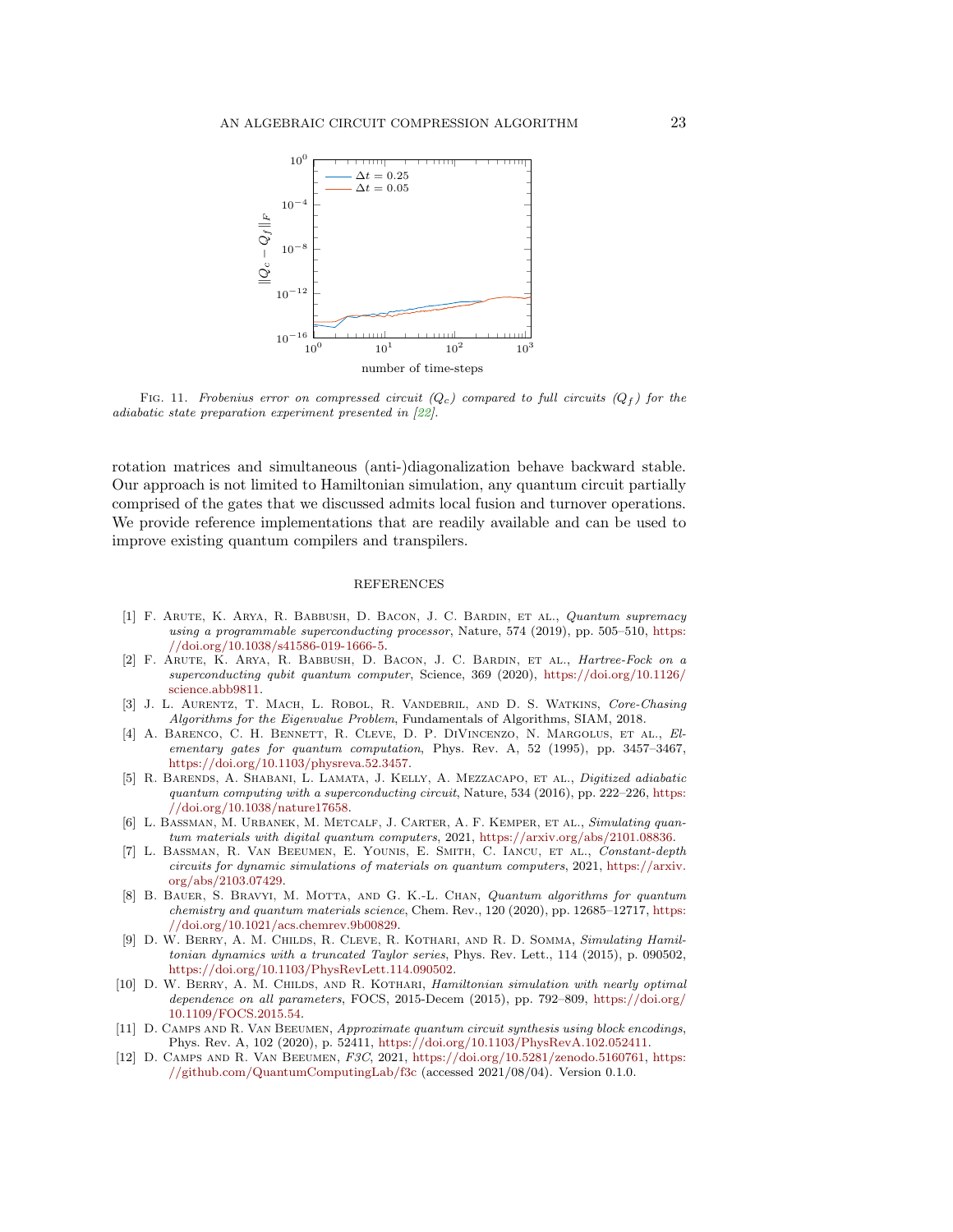## 24 D. CAMPS, E. KÖKCÜ, ET AL.

- <span id="page-23-8"></span>[13] D. Camps and R. Van Beeumen, QCLAB, 2021, [https://doi.org/10.5281/zenodo.5160555,](https://doi.org/10.5281/zenodo.5160555) <https://github.com/QuantumComputingLab/qclab> (accessed 2021/08/04). Version 0.1.2.
- <span id="page-23-20"></span>[14] A. M. CHILDS, Y. SU, M. C. TRAN, N. WIEBE, AND S. ZHU, Theory of Trotter error with commutator scaling, Phys. Rev. X, 11 (2021), [https://doi.org/10.1103/PhysRevX.11.011020.](https://doi.org/10.1103/PhysRevX.11.011020)
- <span id="page-23-13"></span>[15] A. GILYÉN, Y. SU, G. H. LOW, AND N. WIEBE, Quantum singular value transformation and beyond: Exponential improvements for quantum matrix arithmetics, 2018, [https://arxiv.](https://arxiv.org/abs/1806.01838) [org/abs/1806.01838.](https://arxiv.org/abs/1806.01838)
- <span id="page-23-14"></span>[16] J. Haah, M. B. Hastings, R. Kothari, and G. H. Low, Quantum algorithm for simulating real time evolution of lattice Hamiltonians, SIAM J. Comput., (2021), pp. 250–284, [https:](https://doi.org/10.1137/18m1231511) [//doi.org/10.1137/18m1231511.](https://doi.org/10.1137/18m1231511)
- <span id="page-23-21"></span>[17] N. HATANO AND M. SUZUKI, Finding exponential product formulas of higher orders, in Quantum Annealing and Other Optimization Methods, Springer Berlin Heidelberg, 2005, pp. 37–68, [https://doi.org/10.1007/11526216](https://doi.org/10.1007/11526216_2)<sub>-2</sub>.
- <span id="page-23-3"></span>[18] P. A. Ivanov, E. S. Kyoseva, and N. V. Vitanov, Engineering of arbitrary  $U(N)$  transformations by quantum Householder reflections, Phys. Rev. A, 74 (2006), pp. 1–8, [https:](https://doi.org/10.1103/PhysRevA.74.022323) [//doi.org/10.1103/PhysRevA.74.022323.](https://doi.org/10.1103/PhysRevA.74.022323)
- <span id="page-23-11"></span>[19] Z. Jiang, K. J. Sung, K. Kechedzhi, V. N. Smelyanskiy, and S. Boixo, Quantum Algorithms to Simulate Many-Body Physics of Correlated Fermions, Phys. Rev. Appl., 9 (2018), p. 044036, [https://doi.org/10.1103/PhysRevApplied.9.044036.](https://doi.org/10.1103/PhysRevApplied.9.044036)
- <span id="page-23-15"></span>[20] A. KALEV AND I. HEN, Simulating Hamiltonian dynamics with an off-diagonal series expansion, 2020, [https://arxiv.org/abs/2006.02539.](https://arxiv.org/abs/2006.02539)
- <span id="page-23-10"></span>[21] I. D. Kivlichan, J. McClean, N. Wiebe, C. Gidney, A. Aspuru-Guzik, et al., Quantum Simulation of Electronic Structure with Linear Depth and Connectivity, Phys. Rev. Lett., 120 (2018), p. 110501, [https://doi.org/10.1103/PhysRevLett.120.110501.](https://doi.org/10.1103/PhysRevLett.120.110501)
- <span id="page-23-12"></span>[22] E. Kökcü, D. Camps, L. Bassman, J. K. Freericks, W. A. de Jong, R. Van Beeumen, ET AL., Algebraic compression of quantum circuits for Hamiltonian evolution, 2021, [https:](https://arxiv.org/abs/2108.03282) [//arxiv.org/abs/2108.03282.](https://arxiv.org/abs/2108.03282)
- <span id="page-23-25"></span>[23] E. KÖKCÜ, T. STECKMANN, J. K. FREERICKS, E. F. DUMITRESCU, AND A. F. KEMPER, Fixed depth Hamiltonian simulation via Cartan decomposition, 2021, [https://arxiv.org/abs/](https://arxiv.org/abs/2104.00728) [2104.00728.](https://arxiv.org/abs/2104.00728)
- <span id="page-23-6"></span>[24] S. LLOYD, Universal quantum simulators, Science, 273 (1996), pp. 1073–1078, [https://doi.org/](https://doi.org/10.1126/science.273.5278.1073) [10.1126/science.273.5278.1073.](https://doi.org/10.1126/science.273.5278.1073)
- <span id="page-23-16"></span>[25] G. H. Low AND I. L. CHUANG, *Optimal Hamiltonian simulation by quantum signal processing*, Phys. Rev. Lett., 118 (2017), pp. 1–6, [https://doi.org/10.1103/PhysRevLett.118.010501.](https://doi.org/10.1103/PhysRevLett.118.010501)
- <span id="page-23-17"></span>[26] G. H. Low AND I. L. CHUANG, *Hamiltonian simulation by qubitization*, Quantum, 3 (2019), p. 163, [https://doi.org/10.22331/q-2019-07-12-163.](https://doi.org/10.22331/q-2019-07-12-163)
- <span id="page-23-18"></span>[27] R. I. McLachlan and G. R. W. Quispel, Splitting methods, Acta Numer., 11 (2002), pp. 341– 434, [https://doi.org/10.1017/S0962492902000053.](https://doi.org/10.1017/S0962492902000053)
- <span id="page-23-0"></span>[28] M. A. Nielsen and I. L. Chuang, Quantum Computation and Quantum Information, Cambridge University Press, Cambridge, 2010, [https://doi.org/10.1017/CBO9780511976667.](https://doi.org/10.1017/CBO9780511976667)
- <span id="page-23-24"></span>[29] D. Poulin, A. Qarry, R. Somma, and F. Verstraete, Quantum simulation of timedependent Hamiltonians and the convenient illusion of Hilbert space, Phys. Rev. Lett., 106 (2011), p. 170501, [https://doi.org/10.1103/PhysRevLett.106.170501.](https://doi.org/10.1103/PhysRevLett.106.170501)
- <span id="page-23-1"></span>[30] J. PRESKILL, *Quantum Computing in the NISQ era and beyond*, *Quantum*, 2 (2018), [https:](https://doi.org/10.22331/q-2018-08-06-79) [//doi.org/10.22331/q-2018-08-06-79.](https://doi.org/10.22331/q-2018-08-06-79)
- <span id="page-23-2"></span>[31] V. V. SHENDE, S. S. BULLOCK, AND I. L. MARKOV, Synthesis of quantum-logic circuits, IEEE TCAD, 25 (2006), pp. 1000–1010, [https://doi.org/10.1109/TCAD.2005.855930.](https://doi.org/10.1109/TCAD.2005.855930)
- <span id="page-23-4"></span>[32] B. D. SUTTON, Computing the complete CS decomposition, Numer. Algorithms, 50 (2009), pp. 33–65, [https://doi.org/10.1007/s11075-008-9215-6.](https://doi.org/10.1007/s11075-008-9215-6)
- <span id="page-23-5"></span>[33] B. D. SUTTON, Stable computation of the CS decomposition: Simultaneous bidiagonalization, SIAM J. Matrix Anal. Appl., 33 (2012), pp. 1–21, [https://doi.org/10.1137/100813002.](https://doi.org/10.1137/100813002)
- <span id="page-23-22"></span>[34] M. Suzuki, General decomposition theory of ordered exponentials, Proc. Jpn. Acad., Ser. B, 69 (1993), pp. 161–166, [https://doi.org/10.2183/pjab.69.161.](https://doi.org/10.2183/pjab.69.161)
- <span id="page-23-19"></span>[35] M. THALHAMMER, Convergence analysis of high-order time-splitting pseudospectral methods for nonlinear Schrödinger equations, SIAM J. Numer. Anal., 50 (2012), [https://doi.org/](https://doi.org/10.1137/120866373) [10.1137/120866373.](https://doi.org/10.1137/120866373)
- <span id="page-23-23"></span>[36] H. F. TROTTER, On the product of semi-groups of operators, Proc. Amer. Math. Soc., 10 (1959), [https://doi.org/10.1090/S0002-9939-1959-0108732-6.](https://doi.org/10.1090/S0002-9939-1959-0108732-6)
- <span id="page-23-7"></span>[37] R. Van Beeumen and D. Camps, F3C++, 2021, [https://doi.org/10.5281/zenodo.5160875,](https://doi.org/10.5281/zenodo.5160875) <https://github.com/QuantumComputingLab/f3cpp> (accessed 2021/08/04). Version 0.1.0.
- <span id="page-23-9"></span>[38] R. Van Beeumen and D. Camps, QCLAB++, 2021, [https://doi.org/10.5281/zenodo.5160682,](https://doi.org/10.5281/zenodo.5160682) <https://github.com/QuantumComputingLab/qclabpp> (accessed 2021/08/04). Version